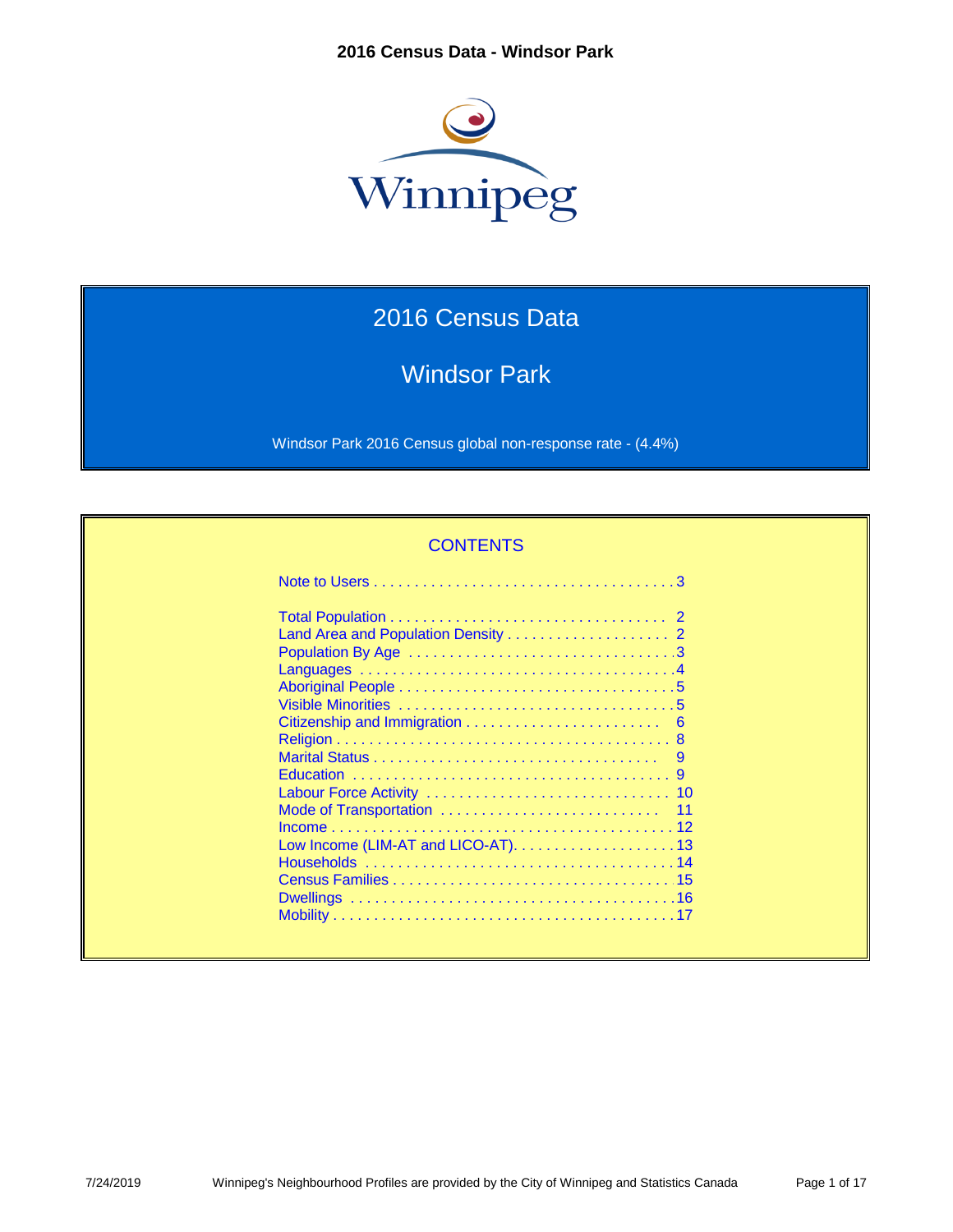| <b>TOTAL POPULATION</b>  | <b>Windsor Park</b> |                       | <b>CITY OF WINNIPEG</b> |          |
|--------------------------|---------------------|-----------------------|-------------------------|----------|
|                          | <b>Number</b>       | % Change <sup>1</sup> | Number <sup>3</sup>     | % Change |
| <b>2016 CENSUS</b>       | 10,050              | $-0.1%$               | 705,244                 | 6.3%     |
| 2011 CENSUS              | 10.060              | 4.1%                  | 663,617                 | 4.8%     |
| 2006 CENSUS              | 9,665               | $-0.5%$               | 633.451                 | 2.2%     |
| 2001 CENSUS              | 9,710               | $-6.0\%$              | 619.544                 | 0.2%     |
| 1996 CENSUS              | 10,325              | $-4.4%$               | 618.477                 | 0.5%     |
| 1991 CENSUS              | 10.795              | $-4.4%$               | 615.215                 | 3.5%     |
| 1986 CENSUS <sup>4</sup> | 11,290              | $-7.1%$               | 594,555                 | 5.3%     |
| 1981 CENSUS <sup>4</sup> | 12,155              | $-12.0%$              | 564,475                 | 0.6%     |
| 1976 CENSUS <sup>4</sup> | 13,805              | $-5.8%$               | 560.875                 | 4.8%     |
| 1971 CENSUS <sup>4</sup> | 14,655              | ۰                     | 535.100                 |          |

<sup>1</sup> Includes the Non-Institutional population only. Source: Statistics Canada Census Data.

 $^2$  Change in percent (%) from previous census year.<br><sup>3</sup> Includes the Institutional and Non-Institutional population. Source: Statistics Canada Census Data.<br><sup>4</sup> Usedinglay is included in Winnipeg figures up to 1986.

Headingley is included in Winnipeg figures up to 1986.

| <b>Windsor Park</b>           | Land Area<br>$(km^2)^{\frac{1}{2}}$ | Pop. Density<br>(per $km^2$ ) | $%$ of<br><b>City Area</b> | City Area (km <sup>2</sup> ) |
|-------------------------------|-------------------------------------|-------------------------------|----------------------------|------------------------------|
| Αll                           | 3.4                                 | 2.994.5                       | 0.7%                       | 475.2                        |
| Populated neighbourhoods only | 3.4                                 | 2.994.5                       | 0.9%                       | 368.2                        |
| $\sim$<br>$- \cdot$           |                                     |                               |                            |                              |

<sup>1</sup> Source: The City of Winnipeg.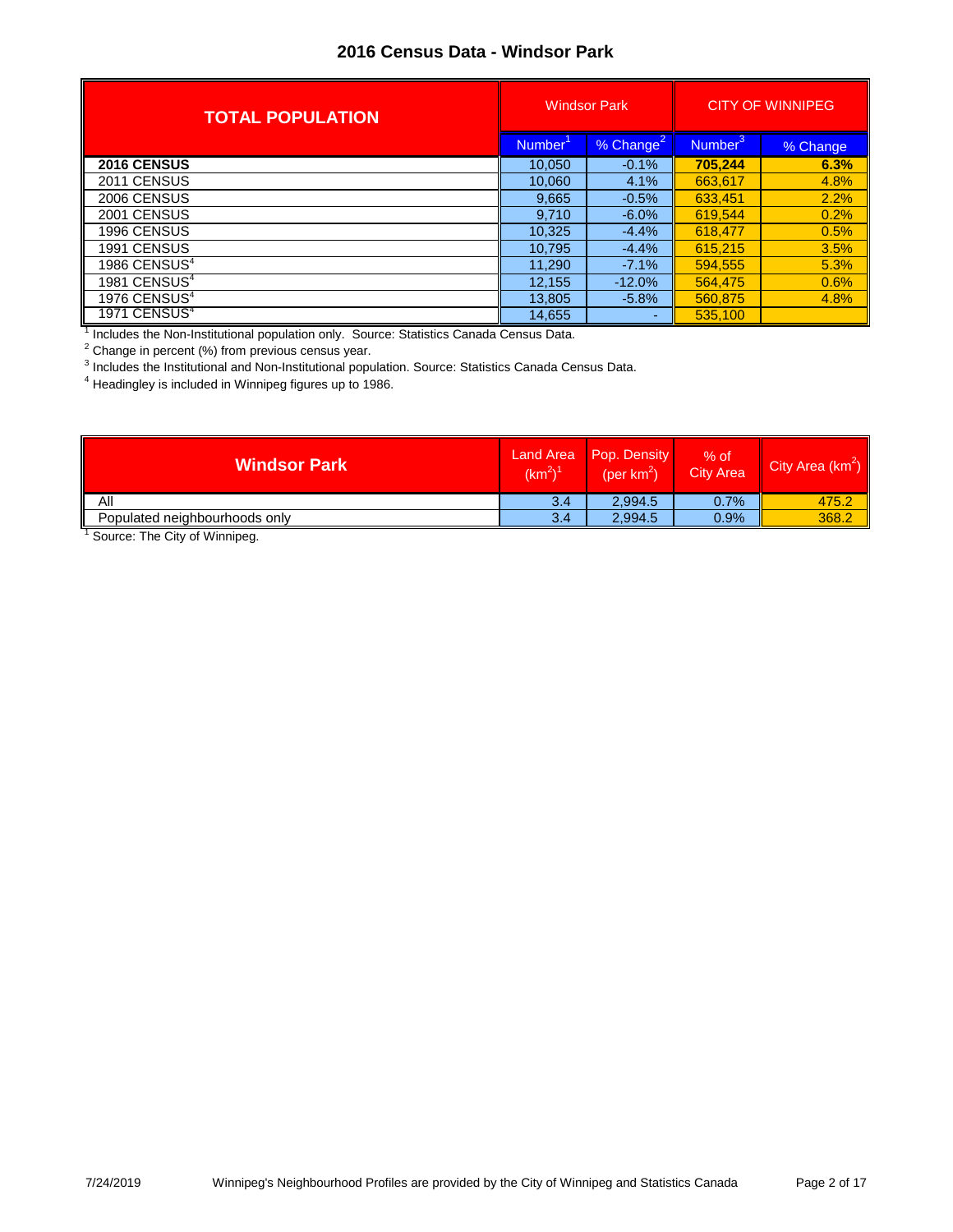The source for the following data is the Community Social Data Strategy, Custom Tabulation, Statistics Canada, Census of Population - 2016.

#### NOTE TO USERS:

Some definitions for the 2016 Census have changed, for more information refer to the definitions posted on the Statistics Canada 2016 Census Dictionary site at:

[http://www12.statcan.gc.ca/census-recensement/2016/ref/dict/](http://www12.statcan.gc.ca/census-recensement/2016/ref/dict/index-eng.cfm)index-eng.cfm

A 25% sample was used to compile statistics. One in four households were surveyed and the results were then multiplied to obtain representative data for the whole community.

Statistics Canada rounds numbers over ten to the nearest five, which may cause some totals to be off by five, ten, or more. Numbers less than ten are rounded to zero or ten.

[Questions or Clarifications can be emailed to: NeighbourhoodProf](mailto:NeighbourhoodProfiles@Winnipeg.ca)iles@Winnipeg.ca

| <b>POPULATION BY AGE</b>    |                | <b>CITY OF</b><br><b>WINNIPEG</b> |            |           |
|-----------------------------|----------------|-----------------------------------|------------|-----------|
| Age Group <sup>1</sup>      | <b>Male</b>    | Female                            | % of Total | % of Pop. |
| $\overline{0}$ to 4 years   | 265            | 320                               | 5.8%       | 5.7%      |
| 5 to 9 years                | 295            | 320                               | 6.1%       | 5.8%      |
| 10 to 14 years              | 275            | 260                               | 5.3%       | 5.7%      |
| $\overline{15}$ to 19 years | 260            | 290                               | 5.5%       | 6.2%      |
| 20 to 24 years              | 365            | 285                               | 6.5%       | 7.3%      |
| 25 to 29 years              | 330            | 315                               | 6.4%       | 7.5%      |
| 30 to 34 years              | 350            | 315                               | 6.6%       | 7.4%      |
| 35 to 39 years              | 275            | 380                               | 6.5%       | 6.9%      |
| 40 to 44 years              | 375            | 305                               | 6.8%       | 6.6%      |
| 45 to 49 years              | 245            | 340                               | 5.8%       | 6.5%      |
| 50 to 54 years              | 420            | 380                               | 8.0%       | 7.2%      |
| 55 to 59 years              | 285            | 310                               | 5.9%       | 6.9%      |
| 60 to 64 years              | 340            | 390                               | 7.3%       | 6.0%      |
| $65$ to 69 years            | 225            | 275                               | 5.0%       | 5.1%      |
| 70 to 74 years              | 165            | 210                               | 3.7%       | 3.5%      |
| 75 to 79 years              | 165            | 180                               | 3.4%       | 2.5%      |
| 80 to 84 years              | 150            | 155                               | 3.0%       | 1.9%      |
| 85 to 89 years              | 75             | 85                                | 1.6%       | 1.1%      |
| 90 to 94 years              | 25             | 25                                | 0.5%       | 0.4%      |
| $\overline{95}$ to 99 years | $\Omega$       | $\mathbf{0}$                      | 0.0%       | 0.1%      |
| 100 years and over          | $\overline{0}$ | $\Omega$                          | 0.0%       | 0.0%      |
| <b>TOTAL</b>                | 4,885          | 5,140                             | 100.0%     | 100.0%    |

 $1$  Note that the age ranges have changed from previous years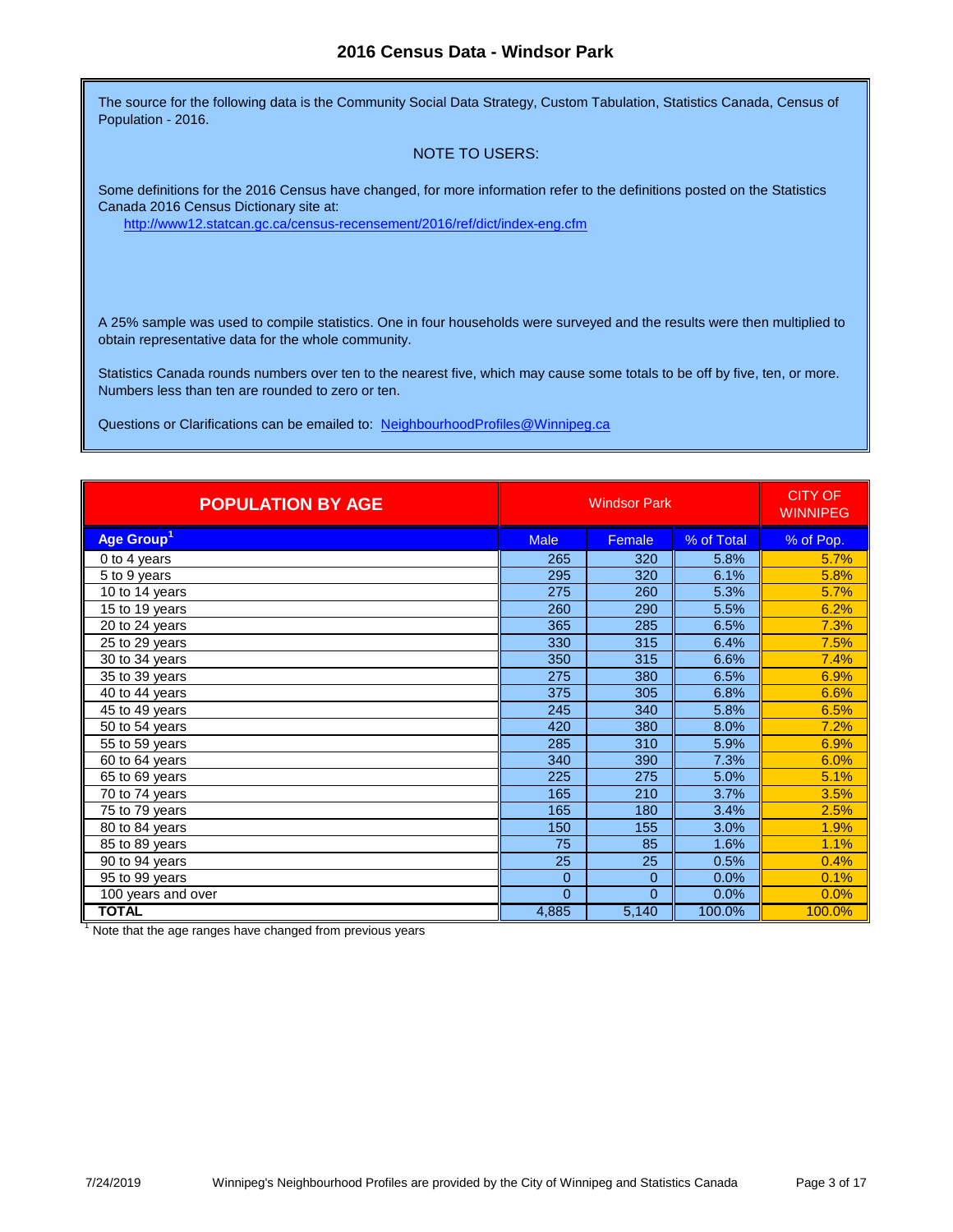| <b>LANGUAGES</b>                 | <b>Windsor Park</b> |            |               | <b>CITY OF WINNIPEG</b> |
|----------------------------------|---------------------|------------|---------------|-------------------------|
| <b>Official Languages Spoken</b> | <b>Number</b>       | % of Total | <b>Number</b> | % of Pop.               |
| English only                     | 7,655               | 76.2%      | 608.795       | 88.2%                   |
| English and French               | 2,280               | 22.7%      | 69,355        | 10.1%                   |
| Neither English nor French       | 60                  | 0.6%       | 10,990        | 1.6%                    |
| French only                      | 50                  | 0.5%       | 875           | 0.1%                    |
| <b>TOTAL</b>                     | 10.045              | 100.0%     | 690.015       | 100.0%                  |

| <b>Knowledge of Non-official Languages Spoken (Top 30)</b> | <b>Number</b>   | % of Total | $%$ of Pop. <sup>1</sup> | % of Pop. <sup>2</sup> |
|------------------------------------------------------------|-----------------|------------|--------------------------|------------------------|
| Tagalog (Pilipino, Filipino)                               | 230             | 15.9%      | 2.3%                     | 6.4%                   |
| Punjabi (Panjabi)                                          | 30              | 2.1%       | 0.3%                     | 2.5%                   |
| German                                                     | 210             | 14.5%      | 2.1%                     | 1.9%                   |
| Mandarin                                                   | 30              | 2.1%       | 0.3%                     | 1.3%                   |
| Ukrainian                                                  | 140             | 9.7%       | 1.4%                     | 1.1%                   |
| Spanish                                                    | 50              | 3.5%       | 0.5%                     | 1.0%                   |
| Cantonese                                                  | 40              | 2.8%       | 0.4%                     | 0.9%                   |
| Portuguese                                                 | 15              | 1.0%       | 0.1%                     | 0.8%                   |
| Russian                                                    | 25              | 1.7%       | 0.2%                     | 0.8%                   |
| Polish                                                     | $\overline{70}$ | 4.8%       | 0.7%                     | 0.7%                   |
| Arabic                                                     | 45              | 3.1%       | 0.4%                     | 0.6%                   |
| Vietnamese                                                 | 40              | 2.8%       | 0.4%                     | 0.5%                   |
| Korean                                                     | 15              | 1.0%       | 0.1%                     | 0.5%                   |
| Italian                                                    | 10              | 0.7%       | 0.1%                     | 0.5%                   |
| Urdu                                                       | 45              | 3.1%       | 0.4%                     | 0.4%                   |
| Gujarati                                                   | $\overline{0}$  | 0.0%       | 0.0%                     | 0.3%                   |
| Hindi                                                      | 30              | 2.1%       | 0.3%                     | 0.3%                   |
| Persian (Farsi)                                            | $\overline{0}$  | 0.0%       | 0.0%                     | 0.3%                   |
| Tigrigna                                                   | 15              | 1.0%       | 0.1%                     | 0.2%                   |
| Ojibway                                                    | $\mathbf 0$     | 0.0%       | 0.0%                     | 0.2%                   |
| Amharic                                                    | 15              | 1.0%       | 0.1%                     | 0.2%                   |
| Somali                                                     | $\overline{55}$ | 3.8%       | 0.5%                     | 0.2%                   |
| Ilocano                                                    | $\overline{0}$  | 0.0%       | 0.0%                     | 0.2%                   |
| Greek                                                      | 10              | 0.7%       | 0.1%                     | 0.2%                   |
| Dutch                                                      | 35              | 2.4%       | 0.3%                     | 0.2%                   |
| Bengali                                                    | 15              | 1.0%       | 0.1%                     | 0.2%                   |
| Cebuano                                                    | 10              | 0.7%       | 0.1%                     | 0.1%                   |
| Yoruba                                                     | 10              | 0.7%       | 0.1%                     | 0.1%                   |
| Croatian                                                   | $\overline{0}$  | 0.0%       | 0.0%                     | 0.1%                   |
| Hungarian                                                  | 20              | 1.4%       | 0.2%                     | 0.1%                   |
| Other Languages <sup>3</sup>                               | 235             | 16.3%      | 2.3%                     | 2.9%                   |
| <b>TOTAL</b>                                               | 1,445           | 100.0%     | 14.4%                    | 25.8%                  |

<sup>1</sup> Percent of neighbourhood population.

<sup>2</sup> Percent of Winnipeg population.

<sup>3</sup> "Knowledge of Non-official Languages Spoken" has been limited to the top 30 languages, for a full list see the "Selected Topics" page **[Selected Topics Data](http://winnipeg.ca/census/2016/Selected Topics/default.asp)**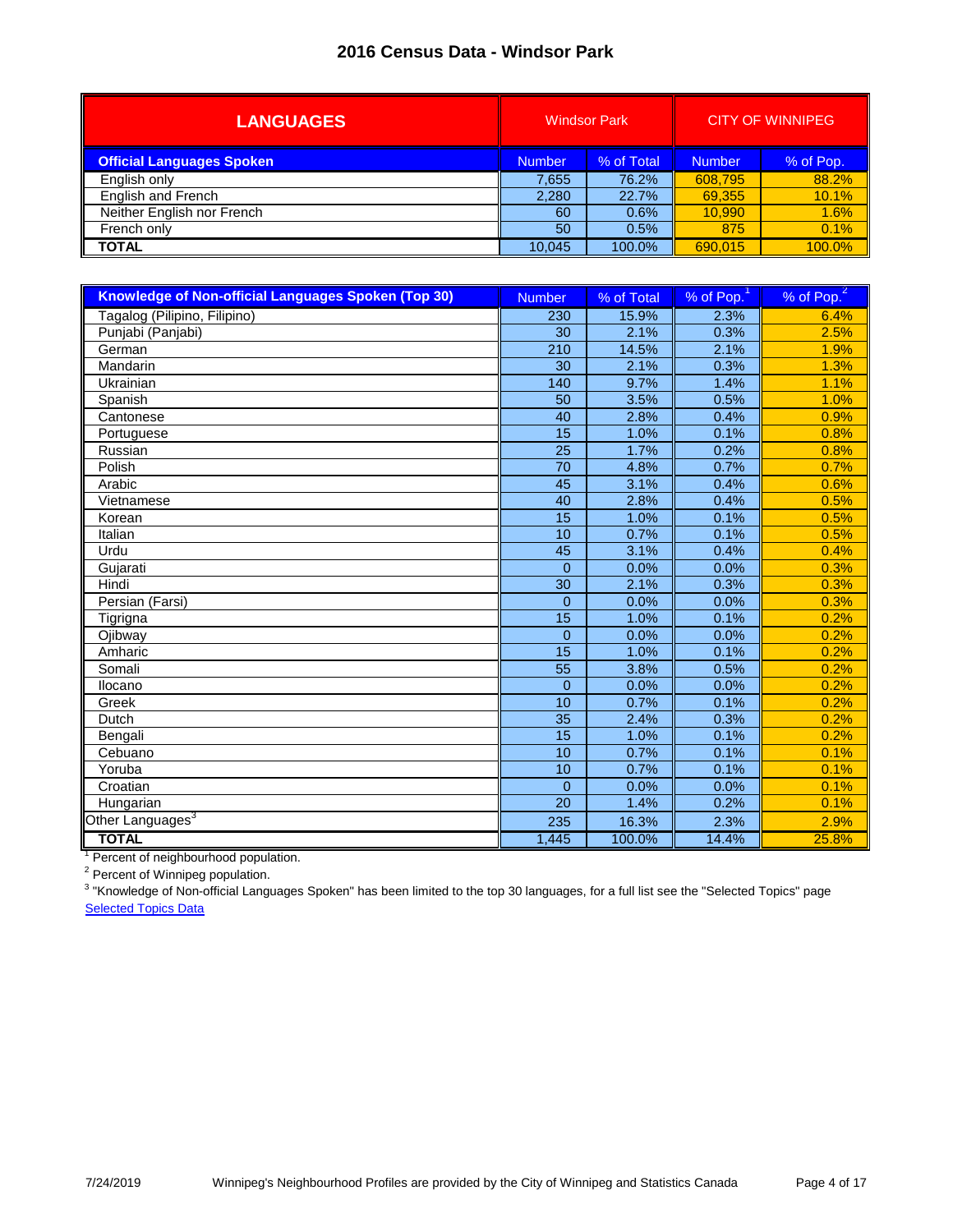| <b>ABORIGINAL PEOPLE</b>                              |               | <b>CITY OF</b><br><b>WINNIPEG</b> |                        |       |
|-------------------------------------------------------|---------------|-----------------------------------|------------------------|-------|
| <b>Aboriginal Identity</b>                            | <b>Number</b> | % of Pop.                         | % of Pop. <sup>2</sup> |       |
| Métis single identity                                 | 1.125         | 77.9%                             | 11.2%                  | 6.6%  |
| First Nations (North American Indian) single identity | 320           | 22.1%                             | 3.2%                   | 5.3%  |
| Inuk (Inuit) single identity                          | 0             | $0.0\%$                           | $0.0\%$                | 0.0%  |
| Multiple Aboriginal identities                        |               | 0.0%                              | $0.0\%$                | 0.2%  |
| Aboriginal identities not included elsewhere          | 0             | $0.0\%$                           | $0.0\%$                | 0.1%  |
| <b>TOTAL</b>                                          | 1.445         | 100.0%                            | 14.4%                  | 12.2% |

<sup>1</sup> Percent of neighbourhood population.<br><sup>2</sup> Percent of Winnipeg population.

| <b>Aboriginal Ancestry'</b>                               | <b>Number</b> | % of Total | $%$ of Pop. | % of Pop. |
|-----------------------------------------------------------|---------------|------------|-------------|-----------|
| First Nations (North American Indian) Aboriginal ancestry | 470           | 31.0%      | 4.7%        | 6.2%      |
| Métis ancestry                                            | 1.035         | 68.3%      | 10.3%       | 6.8%      |
| Inuit ancestry                                            | 10            | 0.7%       | 0.1%        | 0.1%      |
| <b>TOTAL</b>                                              | 1.515         | 100.0%     | 15.1%       | 13.1%     |

<sup>1</sup> 'Aboriginal Ancestry' was referred to as 'Aboriginal Origin' prior to the 2006 Census.

<sup>2</sup> Percent of neighbourhood population.<br><sup>3</sup> Percent of Winnipeg population.

[Selected Topics Data](http://winnipeg.ca/census/2016/Selected Topics/default.asp)

| <b>VISIBLE MINORITIES</b>               |               | <b>CITY OF</b><br><b>WINNIPEG</b> |           |                        |
|-----------------------------------------|---------------|-----------------------------------|-----------|------------------------|
| <b>Visible Minority Group</b>           | <b>Number</b> | % of Total                        | % of Pop. | % of Pop. <sup>2</sup> |
| Filipino                                | 390           | 24.0%                             | 3.9%      | 10.6%                  |
| South Asian                             | 260           | 16.0%                             | 2.6%      | 5.4%                   |
| <b>Black</b>                            | 435           | 26.8%                             | 4.3%      | 3.9%                   |
| Chinese                                 | 125           | 7.7%                              | 1.2%      | 2.8%                   |
| Southeast Asian                         | 70            | 4.3%                              | 0.7%      | 1.1%                   |
| Latin American                          | 65            | 4.0%                              | 0.6%      | 1.0%                   |
| Arab                                    | 65            | 4.0%                              | 0.6%      | 0.7%                   |
| Korean                                  | 35            | 2.2%                              | 0.3%      | 0.5%                   |
| West Asian                              | 0             | 0.0%                              | 0.0%      | 0.4%                   |
| Japanese                                | 30            | 1.8%                              | 0.3%      | 0.2%                   |
| Multiple visible minorities             | 110           | 6.8%                              | 1.1%      | 0.9%                   |
| Visible minority not included elsewhere | 40            | 2.5%                              | 0.4%      | 0.4%                   |
| <b>TOTAL</b>                            | 1,625         | 100.0%                            | 16.2%     | 28.0%                  |

<sup>1</sup> Percent of neighbourhood population.

<sup>2</sup> Percent of Winnipeg population.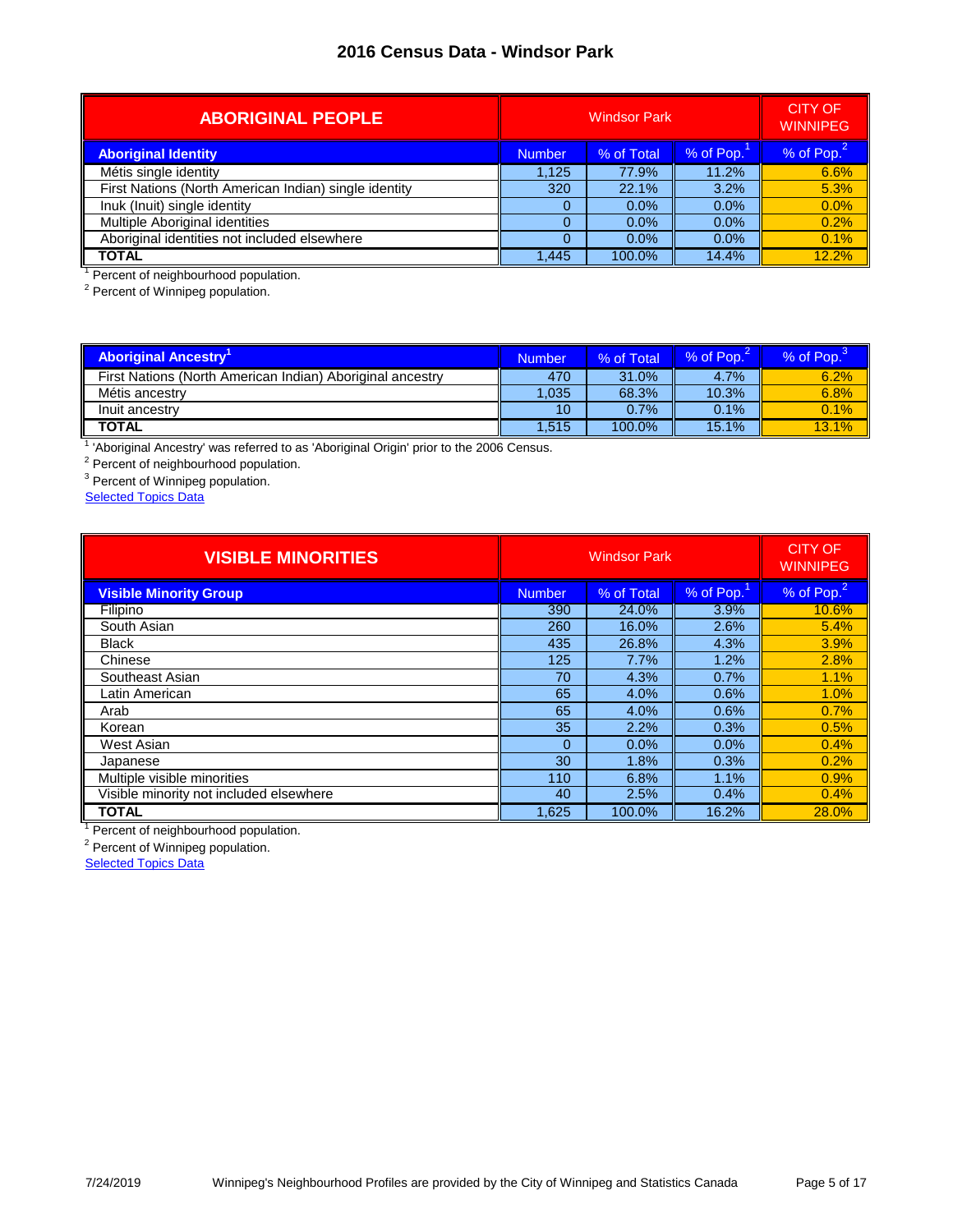| <b>CITIZENSHIP</b>                 | <b>Windsor Park</b> |            |               | CITY OF WINNIPEG |
|------------------------------------|---------------------|------------|---------------|------------------|
| <b>Canadian Citizenship Status</b> | <b>Number</b>       | % of Total | <b>Number</b> | % of Total       |
| Canadian citizens                  | 9,300               | 92.5%      | 609.450       | 88.3%            |
| Not Canadian citizens              | 750                 | 7.5%       | 80.555        | 11.7%            |
| <b>TOTAL</b>                       | 10.050              | 100.0%     | 690.005       | 100.0%           |

| <b>IMMIGRATION</b>                                             |                 | <b>CITY OF</b><br><b>WINNIPEG</b> |                        |                        |
|----------------------------------------------------------------|-----------------|-----------------------------------|------------------------|------------------------|
| <b>Place of Birth</b>                                          | <b>Number</b>   | % of Total                        | % of Pop. <sup>1</sup> | % of Pop. <sup>2</sup> |
| Philippines                                                    | 305             | 19.1%                             | 3.0%                   | 8.3%                   |
| India                                                          | 95              | 6.0%                              | 0.9%                   | 2.8%                   |
| China                                                          | $\overline{55}$ | 3.4%                              | 0.5%                   | 1.1%                   |
| <b>United Kingdom</b>                                          | 145             | 9.1%                              | 1.4%                   | 1.0%                   |
| Poland                                                         | 60              | 3.8%                              | 0.6%                   | 0.6%                   |
| <b>United States</b>                                           | $\overline{75}$ | 4.7%                              | 0.7%                   | 0.6%                   |
| Viet Nam                                                       | $\overline{25}$ | 1.6%                              | 0.2%                   | 0.6%                   |
| Germany                                                        | $\overline{80}$ | 5.0%                              | 0.8%                   | 0.6%                   |
| Portugal                                                       | 10              | 0.6%                              | 0.1%                   | 0.6%                   |
| Ukraine                                                        | $\overline{25}$ | 1.6%                              | 0.2%                   | 0.5%                   |
| Nigeria                                                        | 70              | 4.4%                              | 0.7%                   | 0.5%                   |
| Pakistan                                                       | 35              | 2.2%                              | 0.3%                   | 0.4%                   |
| Korea, South                                                   | 30              | 1.9%                              | 0.3%                   | 0.4%                   |
| Italy                                                          | $\overline{10}$ | 0.6%                              | 0.1%                   | 0.4%                   |
| Ethiopia                                                       | $\overline{35}$ | 2.2%                              | 0.3%                   | 0.3%                   |
| Russian Federation                                             | 15              | 0.9%                              | 0.1%                   | 0.3%                   |
| Jamaica                                                        | 15              | 0.9%                              | 0.1%                   | 0.2%                   |
| El Salvador                                                    | $\overline{0}$  | 0.0%                              | 0.0%                   | 0.2%                   |
| <b>Trinidad and Tobago</b>                                     | $\overline{25}$ | 1.6%                              | 0.2%                   | 0.2%                   |
| Hong Kong                                                      | $\overline{0}$  | 0.0%                              | 0.0%                   | 0.2%                   |
| Guyana                                                         | $\overline{45}$ | 2.8%                              | 0.4%                   | 0.2%                   |
| Iran                                                           | $\overline{0}$  | 0.0%                              | 0.0%                   | 0.1%                   |
| Bosnia and Herzegovina                                         | $\overline{0}$  | 0.0%                              | 0.0%                   | 0.1%                   |
| Netherlands                                                    | $\overline{35}$ | 2.2%                              | 0.3%                   | 0.1%                   |
| Sri Lanka                                                      | $\overline{0}$  | 0.0%                              | 0.0%                   | 0.1%                   |
| Egypt                                                          | $\overline{0}$  | 0.0%                              | 0.0%                   | 0.1%                   |
| Kenya                                                          | $\overline{0}$  | 0.0%                              | 0.0%                   | 0.1%                   |
| Croatia                                                        | $\overline{0}$  | 0.0%                              | 0.0%                   | 0.1%                   |
| Bangladesh                                                     | $\overline{10}$ | 0.6%                              | 0.1%                   | 0.1%                   |
| Iraq                                                           | $\overline{30}$ | 1.9%                              | 0.3%                   | 0.1%                   |
| All other places of birth <sup>3</sup>                         | 365             | 22.9%                             | 3.6%                   | 4.5%                   |
| <b>TOTAL</b><br>$\cdot$ $\cdot$ $\cdot$<br>$\overline{\cdots}$ | 1,595           | 100.0%                            | 15.9%                  | 25.5%                  |

<sup>1</sup> Percent of neighbourhood population.

<sup>2</sup> Percent of Winnipeg population.

**[Selected Topics Data](http://winnipeg.ca/census/2016/Selected Topics/default.asp)** <sup>3</sup> "Place of Birth" has been limited to the top 30 places of birth, for a full list see the "Selected Topics" page (link below)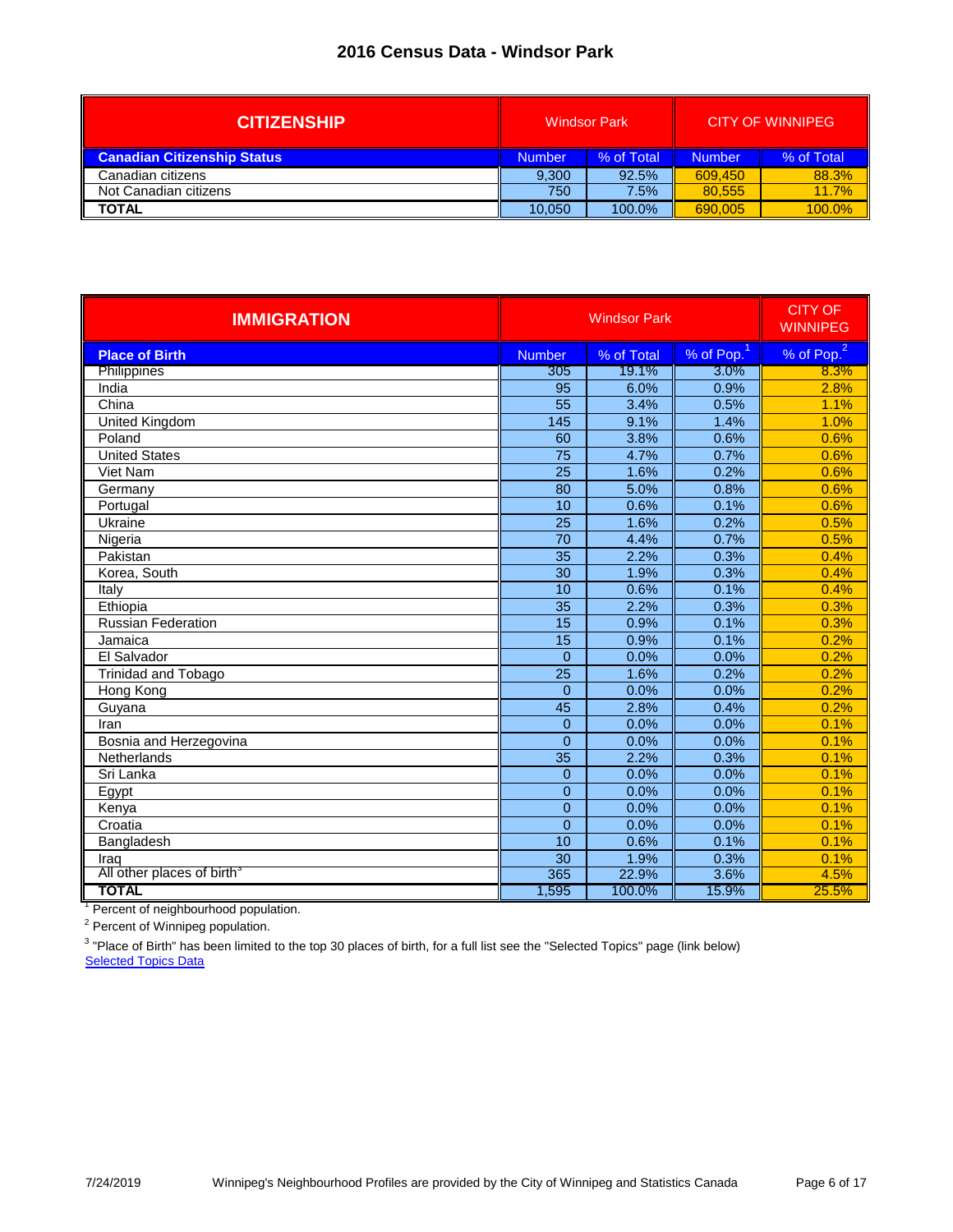| <b>Period of Immigration</b> | Number | % of Total | % of Pop. | % of Pop. |
|------------------------------|--------|------------|-----------|-----------|
| Before 1981                  | 375    | 23.0%      | 3.7%      | 5.5%      |
| 1981 to 1990                 | 100    | 6.1%       | 1.0%      | 2.3%      |
| 1991 to 2000                 | 115    | 7.1%       | 1.1%      | 2.6%      |
| 2001 to 2010                 | 490    | 30.1%      | 4.9%      | 7.6%      |
| 2001 to 2005                 | 135    | 8.3%       | 1.3%      | 2.3%      |
| 2006 to 2010                 | 355    | 21.8%      | 3.5%      | 5.3%      |
| 2011 to 2016                 | 550    | 33.7%      | 5.5%      | 7.5%      |
| <b>TOTAL</b>                 | 1,630  | 100.0%     | 16.2%     | 25.5%     |

<sup>1</sup> Percent of neighbourhood population.

<sup>2</sup> Percent of Winnipeg population.

| <b>Number</b> | % of Total | % of Pop. | % of Pop. |
|---------------|------------|-----------|-----------|
| 1.695         | 16.9%      | 16.9%     | 27.9%     |
| 1.775         | 17.7%      | 17.7%     | 18.5%     |
| 6.585         | 65.5%      | 65.5%     | 53.6%     |
| 10.055        | 100.0%     | 100.0%    | 100.0%    |
|               |            |           |           |

<sup>1</sup> Percent of neighbourhood population.<br><sup>2</sup> Percent of Winnipeg population.

| <b>Recent Immigration (Top 30)</b>     | <b>Number</b>   | % of Total | $%$ of Pop. $1$ | % of Pop. <sup>2</sup> |
|----------------------------------------|-----------------|------------|-----------------|------------------------|
| Philippines                            | 170             | 31.8%      | 1.7%            | 2.8%                   |
| India                                  | 65              | 12.1%      | 0.6%            | 1.4%                   |
| China                                  | $\Omega$        | 0.0%       | 0.0%            | 0.4%                   |
| Nigeria                                | 70              | 13.1%      | 0.7%            | 0.3%                   |
| Pakistan                               | $\overline{0}$  | 0.0%       | 0.0%            | 0.2%                   |
| Korea, South                           | 10              | 1.9%       | 0.1%            | 0.2%                   |
| Ukraine                                | 30              | 5.6%       | 0.3%            | 0.1%                   |
| Eritrea                                | $\Omega$        | 0.0%       | 0.0%            | 0.1%                   |
| <b>Russian Federation</b>              | 10              | 1.9%       | 0.1%            | 0.1%                   |
| Congo, Democratic Republic of the      | 50              | 9.3%       | 0.5%            | 0.1%                   |
| Ethiopia                               | $\overline{0}$  | 0.0%       | 0.0%            | 0.1%                   |
| <b>United States</b>                   | 25              | 4.7%       | 0.2%            | 0.1%                   |
| Israel                                 | 10              | 1.9%       | 0.1%            | 0.1%                   |
| Syria                                  | $\overline{0}$  | 0.0%       | 0.0%            | 0.1%                   |
| Viet Nam                               | $\mathbf{0}$    | 0.0%       | 0.0%            | 0.1%                   |
| Iran                                   | $\overline{0}$  | 0.0%       | 0.0%            | 0.1%                   |
| Somalia                                | $\overline{0}$  | 0.0%       | 0.0%            | 0.1%                   |
| Egypt                                  | $\overline{0}$  | 0.0%       | 0.0%            | 0.1%                   |
| Bangladesh                             | $\overline{0}$  | 0.0%       | 0.0%            | 0.0%                   |
| Iraq                                   | 10              | 1.9%       | 0.1%            | 0.0%                   |
| Saudi Arabia                           | $\overline{0}$  | 0.0%       | 0.0%            | 0.0%                   |
| United Kingdom                         | $\overline{0}$  | 0.0%       | 0.0%            | 0.0%                   |
| Jamaica                                | 15              | 2.8%       | 0.1%            | 0.0%                   |
| Mexico                                 | $\overline{15}$ | 2.8%       | 0.1%            | 0.0%                   |
| Sri Lanka                              | $\overline{0}$  | 0.0%       | 0.0%            | 0.0%                   |
| Nepal                                  | $\overline{0}$  | 0.0%       | 0.0%            | 0.0%                   |
| Other places of birth in Africa        | 30              | 5.6%       | 0.3%            | 0.2%                   |
| Other places of birth in Asia          | $\Omega$        | 0.0%       | 0.0%            | 0.2%                   |
| Other places of birth in Europe        | $\overline{0}$  | 0.0%       | 0.0%            | 0.1%                   |
| Other places of birth in Americas      | 25              | 4.7%       | 0.2%            | 0.1%                   |
| All other places of birth <sup>3</sup> | $\Omega$        | 0.0%       | 0.0%            | 0.3%                   |
| <b>TOTAL</b>                           | 535             | 100.0%     | 5.3%            | 7.5%                   |

<sup>1</sup> Percent of neighbourhood population.

<sup>2</sup> Percent of Winnipeg population.

**[Selected Topics Data](http://winnipeg.ca/census/2016/Selected Topics/default.asp)** <sup>3</sup> "Recent Immigration" has been limited to the top 30 places of birth, for a full list see the "Selected Topics" page (link below)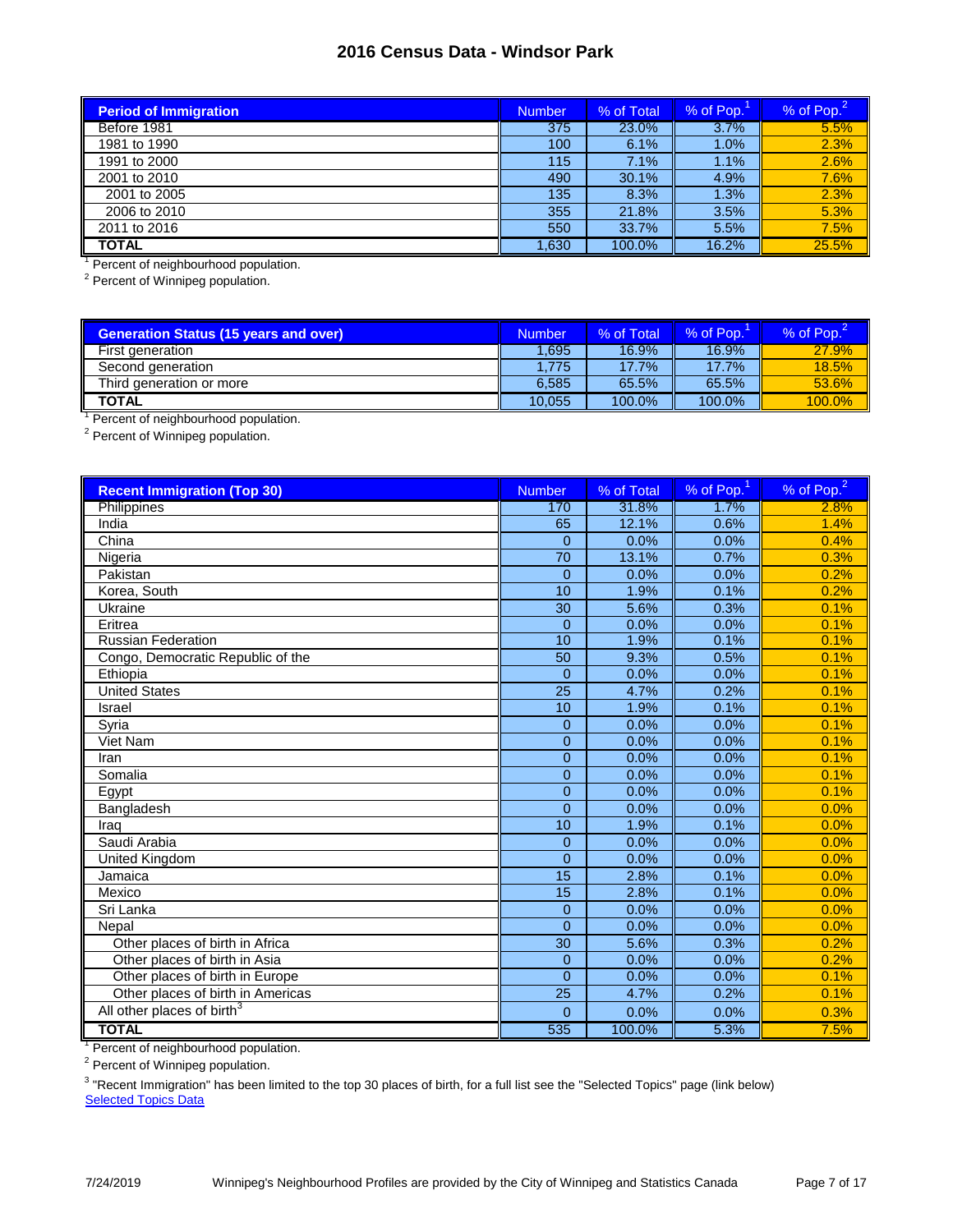| RELIGION (2011 NHS) <sup>1</sup>             |               |            | <b>CITY OF</b><br><b>WINNIPEG</b> |                        |
|----------------------------------------------|---------------|------------|-----------------------------------|------------------------|
| <b>Selected Religions</b>                    | <b>Number</b> | % of Total | % of Pop.                         | % of Pop. <sup>3</sup> |
| Catholic                                     | 3,710         | 36.6%      | 36.9%                             | 29.4%                  |
| United Church                                | 850           | 8.4%       | 8.4%                              | 8.1%                   |
| Anglican                                     | 550           | 5.4%       | 5.5%                              | 4.5%                   |
| Lutheran                                     | 520           | 5.1%       | 5.2%                              | 3.1%                   |
| <b>Muslim</b>                                | 105           | 1.0%       | 1.0%                              | 1.7%                   |
| Jewish                                       | 0             | 0.0%       | 0.0%                              | 1.6%                   |
| <b>Baptist</b>                               | 45            | 0.4%       | 0.4%                              | 1.6%                   |
| Pentecostal                                  | 190           | 1.9%       | 1.9%                              | 1.5%                   |
| <b>Christian Orthodox</b>                    | 65            | 0.6%       | 0.6%                              | 1.5%                   |
| Sikh                                         | 135           | 1.3%       | 1.3%                              | 1.5%                   |
| Hindu                                        | 85            | 0.8%       | 0.8%                              | 1.0%                   |
| <b>Buddhist</b>                              | 25            | 0.2%       | 0.2%                              | 1.0%                   |
| Presbyterian                                 | 70            | 0.7%       | 0.7%                              | 0.7%                   |
| <b>Traditional (Aboriginal) Spirituality</b> | 10            | 0.1%       | 0.1%                              | 0.3%                   |
| Other Christian                              | 1,250         | 12.3%      | 12.4%                             | 12.7%                  |
| Other religions                              | 0             | 0.0%       | 0.0%                              | 0.4%                   |
| No religious affiliation                     | 2,525         | 24.9%      | 25.1%                             | 28.4%                  |
| TOTAL                                        | 10,135        | 100.0%     | 100.7%                            | 99.1%                  |

<sup>1</sup> Religion is only asked on the Census every 10 years all figures are 2011

<sup>2</sup> Percent of 2011 neighbourhood population.<br><sup>3</sup> Percent of 2011 Winnipeg population.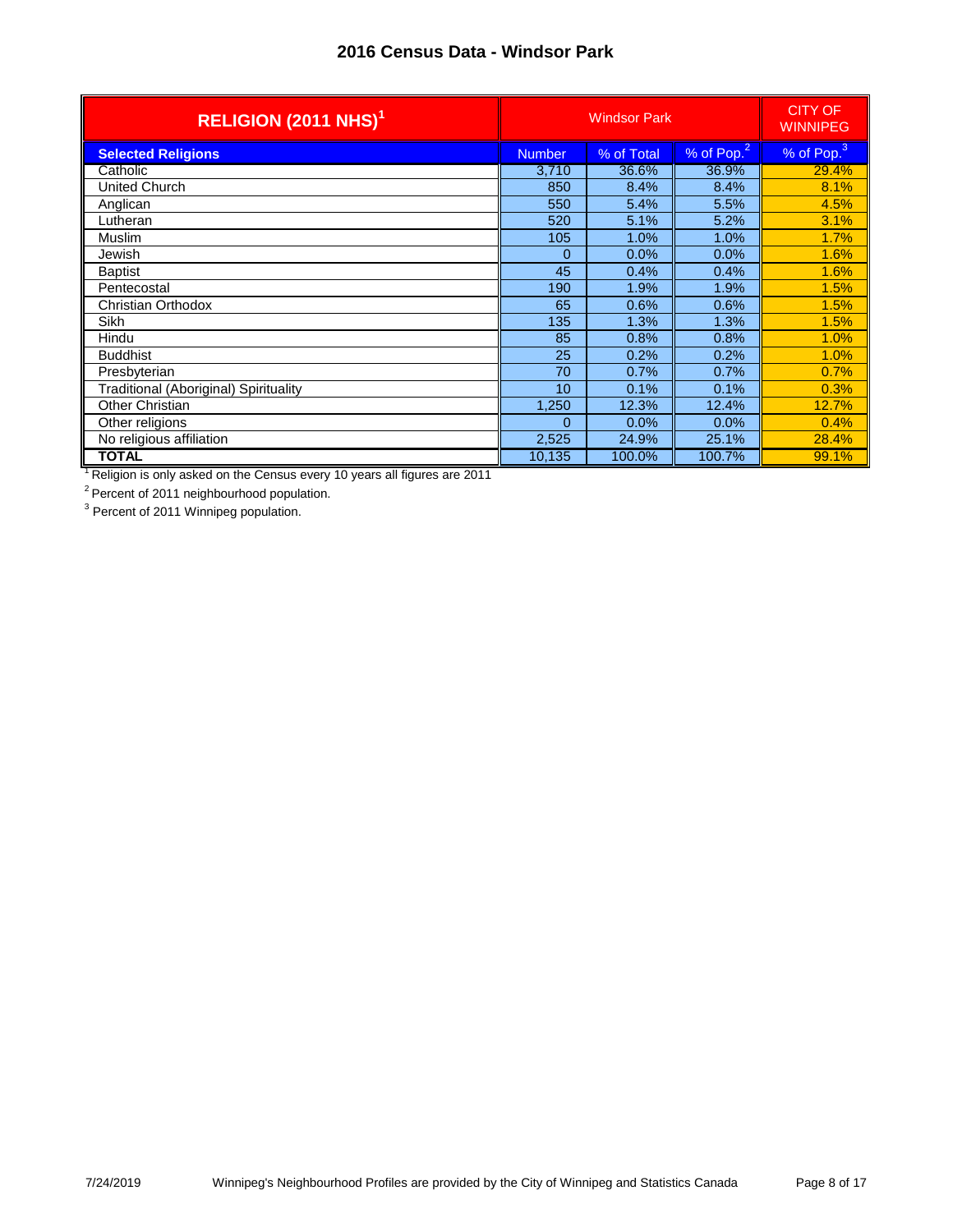| <b>MARITAL STATUS</b>                        | <b>Windsor Park</b> |            | <b>CITY OF WINNIPEG</b> |            |
|----------------------------------------------|---------------------|------------|-------------------------|------------|
| 15 years and over                            | <b>Number</b>       | % of Total | <b>Number</b>           | % of Total |
| Married or living with a common-law partner  | 4,905               | 59.0%      | 314,565                 | 55.0%      |
| Married (and not separated)                  | 4,125               | 49.6%      | 265,600                 | 46.5%      |
| Living common law                            | 780                 | 9.4%       | 48.970                  | 8.6%       |
| Not living with spouse or common-law partner | 3,405               | 41.0%      | 257,025                 | 45.0%      |
| Single (never legally married)               | 2,190               | 26.4%      | 179,510                 | 31.4%      |
| Separated, but still legally married         | 195                 | 2.3%       | 14,680                  | 2.6%       |
| <b>Divorced</b>                              | 525                 | 6.3%       | 34,655                  | 6.1%       |
| Widowed                                      | 500                 | 6.0%       | 28,175                  | 4.9%       |
| TOTAL                                        | 8,310               | 100.0%     | 571.590                 | 100.0%     |

| <b>EDUCATION</b>                                                               |             | <b>CITY OF</b><br><b>WINNIPEG</b> |            |            |
|--------------------------------------------------------------------------------|-------------|-----------------------------------|------------|------------|
| <b>Post-Secondary Education by Major Field of Study</b><br>(15 years and over) | <b>Male</b> | Female                            | % of Total | % of Total |
|                                                                                |             |                                   |            |            |
| Business, management and public administration                                 | 320         | 595                               | 22.2%      | 21.0%      |
| Architecture, engineering, and related technologies                            | 900         | 70                                | 23.6%      | 18.0%      |
| Health, parks, recreation and fitness                                          | 60          | 505                               | 13.7%      | 17.3%      |
| Social and behavioural sciences and law                                        | 110         | 245                               | 8.6%       | 11.2%      |
| Education                                                                      | 120         | 295                               | 10.1%      | 8.3%       |
| <b>Humanities</b>                                                              | 75          | 90                                | 4.0%       | 5.3%       |
| Personal, protective and transportation services                               | 105         | 160                               | 6.4%       | 5.0%       |
| Mathematics, computer and information sciences                                 | 130         | 45                                | 4.3%       | 4.8%       |
| Physical and life sciences and technologies                                    | 50          | 40                                | 2.2%       | 4.0%       |
| Visual & performing arts, & communications technologies                        | 80          | 65                                | 3.5%       | 3.2%       |
| Agriculture, natural resources and conservation                                | 30          | 25                                | 1.3%       | 1.7%       |
| Other fields of study                                                          | $\Omega$    | $\Omega$                          | 0.0%       | 0.0%       |
| TOTAL                                                                          | 1,980       | 2,135                             | 100.0%     | 100.0%     |

| <b>Highest Certificate, Diploma or Degree</b>                      |               |            |               |              |
|--------------------------------------------------------------------|---------------|------------|---------------|--------------|
| (15 years and over)                                                | <b>Number</b> | % of Total | <b>Number</b> | % of Total   |
| No certificate, diploma or degree                                  | 1.425         | 17.1%      | 96.910        | <b>17.0%</b> |
| High school diploma or equivalent                                  | 2.785         | 33.5%      | 170,845       | 29.9%        |
| Postsecondary certificate, diploma or degree                       | 4.105         | 49.4%      | 303.835       | 53.2%        |
| Apprenticeship or trades certificate or diploma                    | 790           | 9.5%       | 37.375        | 6.5%         |
| College, CEGEP or other non-university certificate or diploma      | 1.660         | 20.0%      | 101.645       | 17.8%        |
| University certificate or diploma below bachelor level             | 230           | 2.8%       | 15.775        | 2.8%         |
| University certificate, diploma or degree at bachelor level or abo | 1,425         | 17.1%      | 149.035       | 26.1%        |
| Bachelor's degree                                                  | 1.065         | 12.8%      | 105.075       | 18.4%        |
| University certificate, diploma or degree above bachelor level     | 125           | 1.5%       | 11.400        | 2.0%         |
| <b>TOTAL</b>                                                       | 8,315         | 100.0%     | 571.590       | 100.0%       |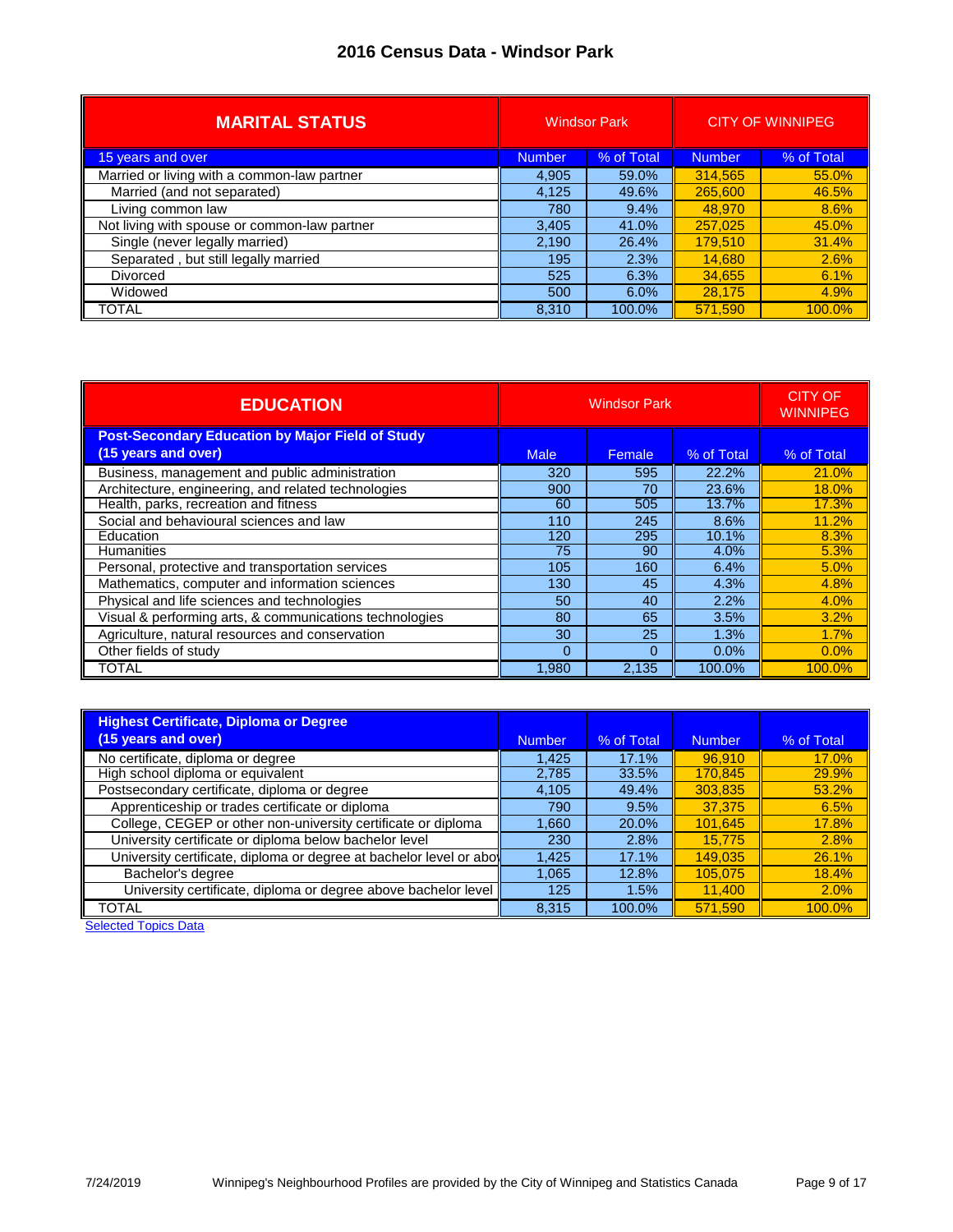| <b>LABOUR FORCE ACTIVITY</b> | <b>Windsor Park</b> |       |       | <b>CITY OF</b><br><b>WINNIPEG</b> |
|------------------------------|---------------------|-------|-------|-----------------------------------|
| 15 years and over            | <b>Male</b>         | All   |       |                                   |
| In the labour force          | 2,820               | 2,750 | 5,570 | 383,315                           |
| Employed                     | 2,625               | 2,600 | 5,225 | 358,320                           |
| Unemployed                   | 195                 | 150   | 345   | 24,990                            |
| Not in the labour force      | 1,230               | 1,510 | 2,745 | 188,280                           |
| <b>Participation rate</b>    | 70.0%               | 65.0% | 67.0% | 67.0%                             |
| <b>Employment rate</b>       | 65.0%               | 61.0% | 63.0% | 63.0%                             |
| Unemployment rate            | 7.0%                | 6.0%  | 6.0%  | 7.0%                              |

| <b>Class of Worker</b><br>(15 years and over, in labour force) | <b>Male</b> | Female | % of Total | % of Total |
|----------------------------------------------------------------|-------------|--------|------------|------------|
| Class of worker - Not applicable                               | 35          | 50     | 0.8%       | 1.0%       |
| All classes of worker                                          | 2.780       | 2.700  | 49.6%      | 49.5%      |
| Employee                                                       | 2.520       | 2,540  | 45.8%      | 45.6%      |
| Self-emploved                                                  | 260         | 160    | 3.8%       | 3.9%       |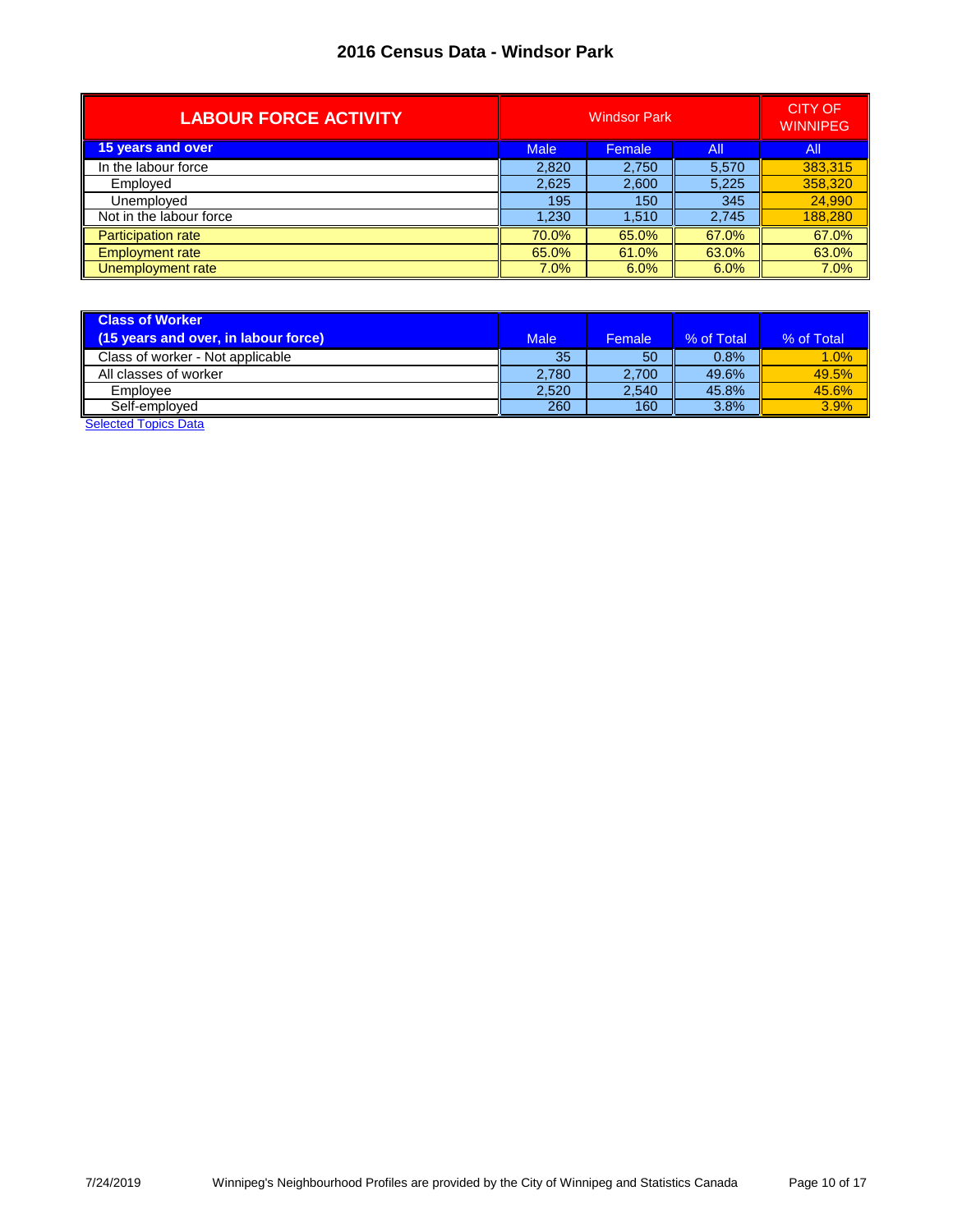| <b>Employment Sectors</b>                           | <b>Number</b> | % of Total | <b>Number</b> | % of Total |
|-----------------------------------------------------|---------------|------------|---------------|------------|
| 62 Health care and social assistance                | 755           | 13.8%      | 55.735        | 14.8%      |
| 44-45 Retail trade                                  | 555           | 10.1%      | 41,905        | 11.2%      |
| 31-33 Manufacturing                                 | 405           | 7.4%       | 32,870        | 8.8%       |
| 61 Educational services                             | 490           | 8.9%       | 31.850        | 8.5%       |
| 72 Accommodation and food services                  | 370           | 6.7%       | 28,600        | 7.6%       |
| 91 Public administration                            | 400           | 7.3%       | 26,930        | 7.2%       |
| 23 Construction                                     | 500           | 9.1%       | 23,535        | 6.3%       |
| 48-49 Transportation and warehousing                | 370           | 6.7%       | 21,325        | 5.7%       |
| 54 Professional, scientific and technical services  | 260           | 4.7%       | 20,515        | 5.5%       |
| 52 Finance and insurance                            | 295           | 5.4%       | 18,110        | 4.8%       |
| 56 Administrative and support, waste management and |               |            |               |            |
| remediation services                                | 210           | 3.8%       | 15,080        | 4.0%       |
| 41 Wholesale trade                                  | 190           | 3.5%       | 13,540        | 3.6%       |
| 71 Arts, entertainment and recreation               | 95            | 1.7%       | 8,495         | 2.3%       |
| 51 Information and cultural industries              | 115           | 2.1%       | 7,950         | 2.1%       |
| 53 Real estate and rental and leasing               | 95            | 1.7%       | 5,640         | 1.5%       |
| 22 Utilities                                        | 90            | 1.6%       | 3,665         | 1.0%       |
| 11 Agriculture, forestry, fishing and hunting       | 20            | 0.4%       | 2,390         | 0.6%       |
| 21 Mining, quarrying, and oil and gas extraction    | 0             | 0.0%       | 625           | 0.2%       |
| 55 Management of companies and enterprises          | 10            | 0.2%       | 500           | 0.1%       |
| 81 Other services (except public administration)    | 260           | 4.7%       | 16,375        | 4.4%       |
| <b>TOTAL</b>                                        | 5,485         | 100.0%     | 375,635       | 100.0%     |

| <b>Place of Work</b>           |             |        |            |            |
|--------------------------------|-------------|--------|------------|------------|
| (15 and over, in labour force) | <b>Male</b> | Female | % of Total | % of Total |
| Usual place of work            | 2,050       | 2,380  | 84.8%      | 85.8%      |
| No fixed workplace address     | 470         | 125    | 11.4%      | 9.7%       |
| Home                           | 85          | 95     | 3.4%       | 4.1%       |
| Outside Canada                 | 20          |        | 0.4%       | 0.4%       |

**[Selected Topics Data](http://winnipeg.ca/census/2016/Selected Topics/default.asp)** 

| <b>MAIN MODE OF COMMUTING*</b>           | <b>Windsor Park</b>                  |       |        | ICITY OF'<br><b>WINNIPEG</b> |
|------------------------------------------|--------------------------------------|-------|--------|------------------------------|
| 15 years and over, employed labour force | % of Total<br><b>Male</b><br>Female, |       |        | % of Total                   |
| Car, truck or van - as a driver          | 2,040                                | 1,730 | 75.0%  | 70.0%                        |
| Public transit                           | 255                                  | 410   | 13.2%  | 14.9%                        |
| Car, truck or van - as a passenger       | 80                                   | 190   | 5.4%   | 7.4%                         |
| Walk                                     | 65                                   | 125   | 3.8%   | 4.9%                         |
| <b>Bicycle</b>                           | 55                                   | 15    | 1.4%   | 1.8%                         |
| Other method                             | 25                                   | 35    | 1.2%   | 1.0%                         |
| <b>TOTAL</b>                             | 2,520                                | 2,505 | 100.0% | 100.0%                       |

 $1$  Employed labour force with a usual place of work or no fixed workplace address.

**[Selected Topics Data](http://winnipeg.ca/census/2016/Selected Topics/default.asp)** 

\* Was "MODE OF TRANSPORTATION"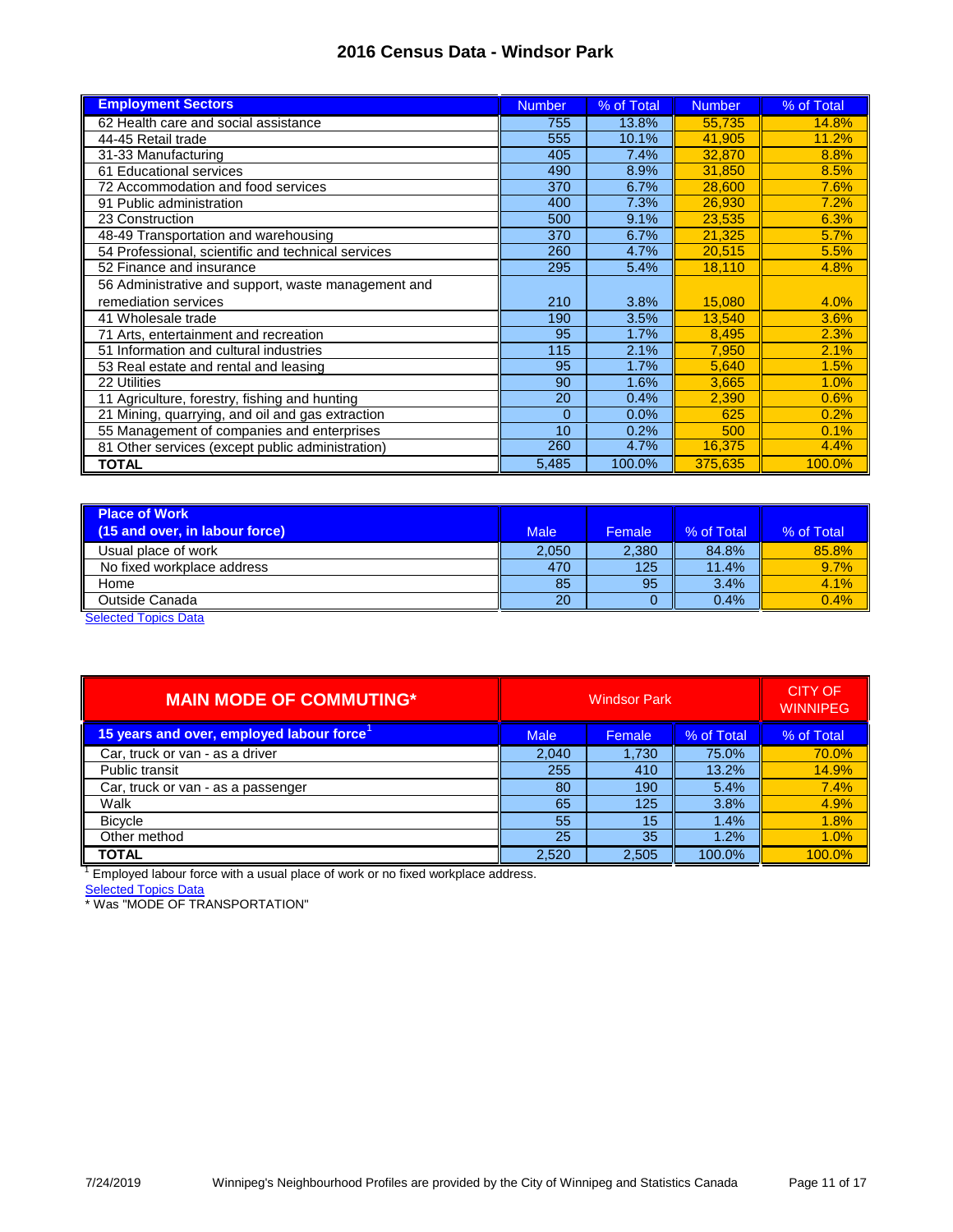| <b>INCOME</b>                                                                                | <b>Windsor Park</b> |        | <b>CITY OF WINNIPEG</b> |       |  |
|----------------------------------------------------------------------------------------------|---------------------|--------|-------------------------|-------|--|
| % Composition of Total Income in 2015<br>15 years and over with income in private households | <b>Male</b>         | Female | All                     | All   |  |
| Employment income %                                                                          | 75.0%               | 68.0%  | 72.0%                   | 74.0% |  |
| Government transfer payments %                                                               | 11.0%               | 17.0%  | 14.0%                   | 11.0% |  |
| Other money income %                                                                         | 14.0%               | 15.0%  | 14.0%                   | 15.0% |  |

| <b>Employment Income in 2015 \</b> | Male     | Female   | All      | All.      |
|------------------------------------|----------|----------|----------|-----------|
| Worked full year, full time        | .805     | .435     | 3.240    | 203,700   |
| Average employment income          | \$59,145 | \$49.636 | \$54,941 | \$61.164  |
| Worked part year or part time      | .080     | ,385     | 2,465    | \$190,785 |

| <b>Individual Income in 2015</b>     | <b>Male</b> | <b>Female</b>  | % of Total | % of Total |
|--------------------------------------|-------------|----------------|------------|------------|
| Under \$10,000 (including loss)      | 370         | 470            | 10.5%      | 13.8%      |
| \$10,000 to \$19.999                 | 375         | 730            | 13.8%      | 15.3%      |
| \$20,000 to \$29.999                 | 390         | 590            | 12.2%      | 14.1%      |
| \$30,000 to \$39,999                 | 490         | 670            | 14.5%      | 13.3%      |
| \$40,000 to \$49,999                 | 605         | 555            | 14.5%      | 11.8%      |
| \$50,000 to \$59.999                 | 495         | 465            | 12.0%      | 8.9%       |
| \$60,000 to \$69,999                 | 335         | 265            | 7.5%       | 6.2%       |
| \$70,000 to \$79.999                 | 260         | 150            | 5.1%       | 4.6%       |
| \$80,000 to \$89,999                 | 220         | 125            | 4.3%       | 3.6%       |
| \$90,000 to \$99.999                 | 135         | 65             | 2.5%       | 2.3%       |
| \$100,000 to \$149,999               | 170         | 55             | 2.8%       | 4.2%       |
| \$150,000 and over                   | 30          | $\overline{0}$ | 0.4%       | 1.9%       |
| TOTAL                                | 3,875       | 4,140          | 100.0%     | 100.0%     |
| Average income (Male/Female/All) All | \$48,043    | \$37,055       | \$42,365   | \$44,915   |
| Median income (Male/Female/All) All  | \$44,729    | \$34,652       | \$39,498   | \$35,121   |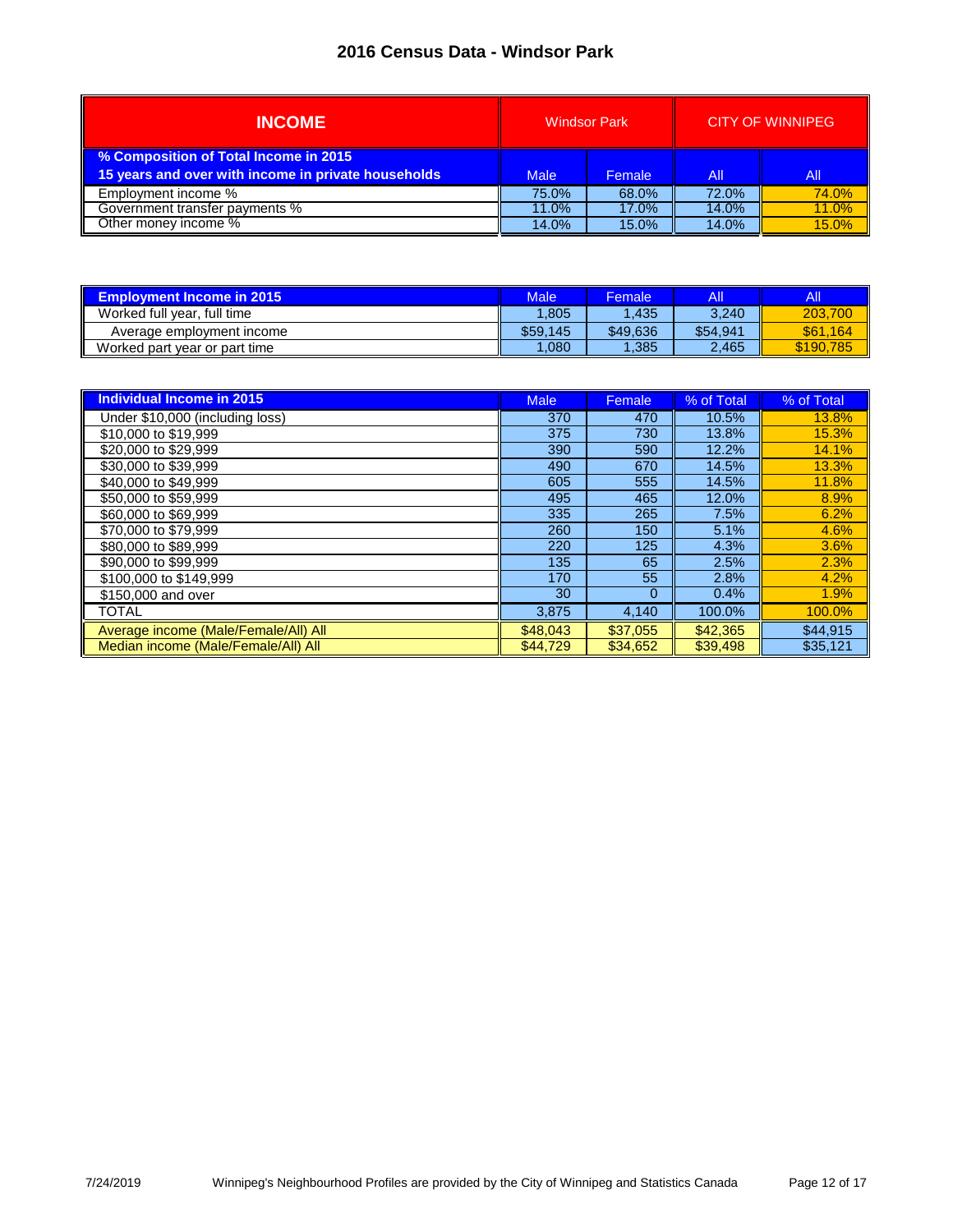| In low income in 2015 based on:<br><b>Iow-income measure, after-tax (LIM-AT)</b> |               |            |               |           |
|----------------------------------------------------------------------------------|---------------|------------|---------------|-----------|
| low income cut-off, after-tax (LICO-AT)                                          | <b>Number</b> | % of Total | <b>Number</b> | % of Pop. |
| Population in private households                                                 | 10,050        | 100.0%     | 690.015       | 100.0%    |
| Less than 18 years                                                               | 2,050         | 20.4%      | 143.700       | 20.8%     |
| Less than 6 years                                                                | 720           | 7.2%       | 47,035        | 6.8%      |
| 18 to 64 years                                                                   | 6,255         | 62.2%      | 446.490       | 64.7%     |
| 65 years and over                                                                | 1,745         | 17.4%      | 99,825        | 14.5%     |
| Population by after-tax low-income measure (LIM-AT)                              | 1,055         | 10.5%      | 109.545       | 15.9%     |
| Less than 18 years                                                               | 375           | 18.3%      | 33,000        | 23.0%     |
| Less than 6 years                                                                | 135           | 18.8%      | 12.175        | 25.9%     |
| 18 to 64 years                                                                   | 570           | 9.1%       | 64.395        | 14.4%     |
| 65 years and over                                                                | 110           | 6.3%       | 12.145        | 12.2%     |
| Population by low-income cut-offs, after-tax (LICO-AT)                           | 865           | 8.6%       | 91.415        | 13.2%     |
| Less than 18 years                                                               | 315           | 15.4%      | 25,590        | 17.8%     |
| Less than 6 years                                                                | 115           | 16.0%      | 9,490         | 20.2%     |
| 18 to 64 years                                                                   | 500           | 8.0%       | 58,095        | 13.0%     |
| 65 years and over                                                                | 55            | 3.2%       | 7.735         | 7.7%      |

| In low income in 2015 based on:<br>low-income measure, after-tax (LIM-AT) |               |              |               |           |
|---------------------------------------------------------------------------|---------------|--------------|---------------|-----------|
| low income cut-off, after-tax (LICO-AT)                                   | <b>Number</b> | <b>Total</b> | <b>Number</b> | % of Pop. |
| Males in private households                                               | 4,890         | 100.0%       | 338,280       | 100.0%    |
| Less than 18 years                                                        | 1,010         | 20.7%        | 73,820        | 21.8%     |
| Less than 6 years                                                         | 325           | 6.6%         | 24,420        | 7.2%      |
| 18 to 64 years                                                            | 3,070         | 62.8%        | 220.375       | 65.1%     |
| 65 years and over                                                         | 805           | 16.5%        | 44,080        | 13.0%     |
| Males by low-income measure, after-tax (LIM-AT)                           | 495           | 10.1%        | 52.035        | 15.4%     |
| Less than 18 years                                                        | 195           | 19.3%        | 17.115        | 23.2%     |
| Less than 6 years                                                         | 80            | 24.6%        | 6.490         | 26.6%     |
| 18 to 64 years                                                            | 265           | 8.6%         | 30.630        | 13.9%     |
| 65 years and over                                                         | 35            | 4.3%         | 4.285         | 9.7%      |
| Males by low-income cut-offs, after-tax (LICO-AT)                         | 410           | 8.4%         | 44,090        | 13.0%     |
| Less than 18 years                                                        | 155           | 15.3%        | 13.230        | 17.9%     |
| Less than 6 years                                                         | 60            | 18.5%        | 5,040         | 20.6%     |
| 18 to 64 years                                                            | 240           | 7.8%         | 28,200        | 12.8%     |
| 65 years and over                                                         | 15            | 1.9%         | 2.655         | 6.0%      |

| In low income in 2015 based on:<br>low-income measure, after-tax (LIM-AT)<br>low income cut-off, after-tax (LICO-AT) | Number | <b>Total</b> | <b>Number</b> | % of Pop.    |
|----------------------------------------------------------------------------------------------------------------------|--------|--------------|---------------|--------------|
| Females in private households                                                                                        | 5,165  | 100.0%       | 351.740       | 100.0%       |
| Less than 18 years                                                                                                   | 1.040  | 20.1%        | 69.885        | <b>19.9%</b> |
| Less than 6 years                                                                                                    | 395    | 7.6%         | 22.615        | 6.4%         |
| 18 to 64 years                                                                                                       | 3,180  | 61.6%        | 226.115       | 64.3%        |
| 65 years and over                                                                                                    | 940    | 18.2%        | 55,740        | 15.8%        |
| Females by low-income measure, after-tax (LIM-AT)                                                                    | 560    | 10.8%        | 57.510        | 16.4%        |
| Less than 18 years                                                                                                   | 180    | 17.3%        | 15.885        | 22.7%        |
| Less than 6 years                                                                                                    | 55     | 13.9%        | 5.685         | 25.1%        |
| 18 to 64 years                                                                                                       | 305    | 9.6%         | 33.765        | <b>14.9%</b> |
| 65 years and over                                                                                                    | 75     | 8.0%         | 7,860         | 14.1%        |
| Females by low-income cut-offs, after-tax (LICO-AT)                                                                  | 455    | 8.8%         | 47.330        | 13.5%        |
| Less than 18 years                                                                                                   | 165    | 15.9%        | 12.355        | 17.7%        |
| Less than 6 years                                                                                                    | 55     | 13.9%        | 4,455         | 19.7%        |
| 18 to 64 years                                                                                                       | 255    | 8.0%         | 29,900        | 13.2%        |
| 65 years and over                                                                                                    | 35     | 3.7%         | 5,075         | 9.1%         |
| <b>Selected Topics Data</b>                                                                                          |        |              |               |              |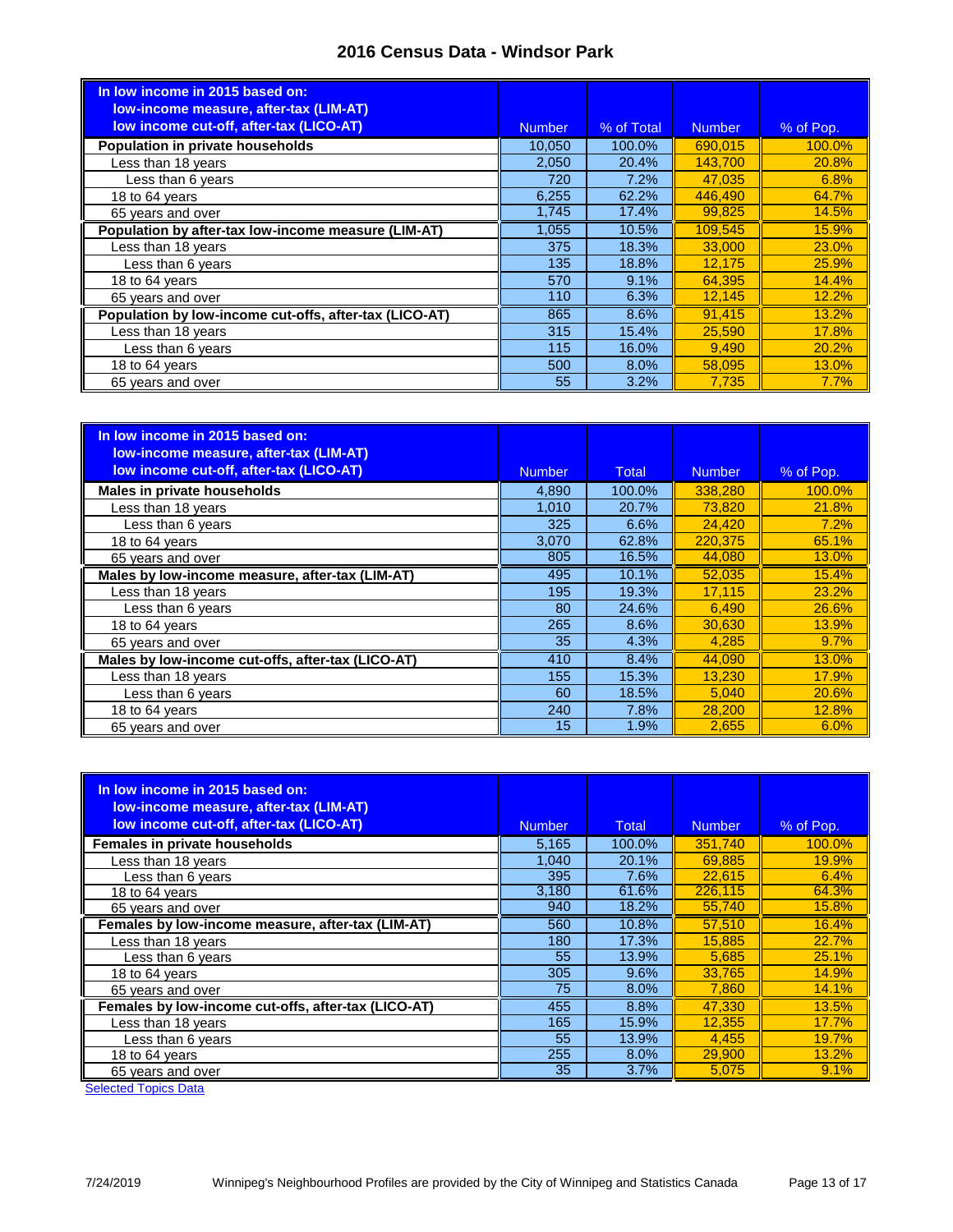| <b>HOUSEHOLDS</b>                       | <b>Windsor Park</b> |            |               | <b>CITY OF WINNIPEG</b> |
|-----------------------------------------|---------------------|------------|---------------|-------------------------|
| <b>Household Size</b>                   | Number              | % of Total | <b>Number</b> | % of Total              |
| person                                  | 1,035               | 25.2%      | 84.615        | 30.1%                   |
| 2 persons                               | 1,530               | 37.2%      | 90,000        | 32.0%                   |
| 3 persons                               | 700                 | 17.0%      | 42,625        | 15.2%                   |
| 4 persons                               | 545                 | 13.3%      | 38,375        | 13.7%                   |
| 5 or more persons                       | 300                 | 7.3%       | 25.430        | 9.0%                    |
| <b>TOTAL</b>                            | 4,110               | 100.0%     | 281.045       | 100.0%                  |
| Average number of persons per household | 2.0                 |            |               | 3.0                     |

| <b>Household Type</b>      | <b>Number</b> | % of Total | <b>Number</b> | % of Total |
|----------------------------|---------------|------------|---------------|------------|
| One-family households      | 2.840         | 69.0%      | 176,950       | 63.0%      |
| Multiple-family households | 70            | 1.7%       | 6.030         | 2.1%       |
| Non-family households      | .205          | 29.3%      | 98.065        | 34.9%      |
| <b>TOTAL</b>               | 4.115         | 100.0%     | 281,045       | $100.0\%$  |

| <b>Household Income in 2015</b> | <b>Number</b> | % of Total | <b>Number</b> | % of Total |
|---------------------------------|---------------|------------|---------------|------------|
| Under \$5,000                   | 15            | 0.4%       | 5,435         | 1.9%       |
| \$5,000 to \$9,999              | 35            | 0.9%       | 4,915         | 1.7%       |
| \$10,000 to \$14,999            | 40            | 1.0%       | 6,975         | 2.5%       |
| \$15,000 to \$19,999            | 85            | 2.1%       | 9.830         | 3.5%       |
| \$20,000 to \$24,999            | 115           | 2.8%       | 11,820        | 4.2%       |
| \$25,000 to \$29,999            | 130           | 3.2%       | 10,710        | 3.8%       |
| \$30,000 to \$34,999            | 180           | 4.4%       | 11,570        | 4.1%       |
| \$35,000 to \$39,999            | 200           | 4.9%       | 12.925        | 4.6%       |
| \$40,000 to \$44,999            | 135           | 3.3%       | 12,440        | 4.4%       |
| \$45,000 to \$49,999            | 160           | 3.9%       | 12,050        | 4.3%       |
| \$50,000 to \$59,999            | 420           | 10.2%      | 23.375        | 8.3%       |
| \$60,000 to \$69,999            | 340           | 8.3%       | 22,040        | 7.8%       |
| \$70,000 to \$79,999            | 395           | 9.6%       | 19,605        | 7.0%       |
| \$80,000 to \$89,999            | 320           | 7.8%       | 18,325        | 6.5%       |
| \$90,000 to \$99,999            | 260           | 6.3%       | 15,705        | 5.6%       |
| \$100,000 to \$124,999          | 530           | 12.9%      | 29,420        | 10.5%      |
| \$125,000 to \$149,999          | 365           | 8.9%       | 19,665        | 7.0%       |
| \$150,000 to \$199,999          | 310           | 7.6%       | 20,390        | 7.3%       |
| \$200,000 and over              | 65            | 1.6%       | 13.865        | 4.9%       |
| <b>TOTAL</b>                    | 4,100         | 100%       | 281,060       | 100.0%     |
| Average household income        | \$82,524      |            |               | \$86,920   |
| Median household income         |               | \$73,998   |               | \$68,331   |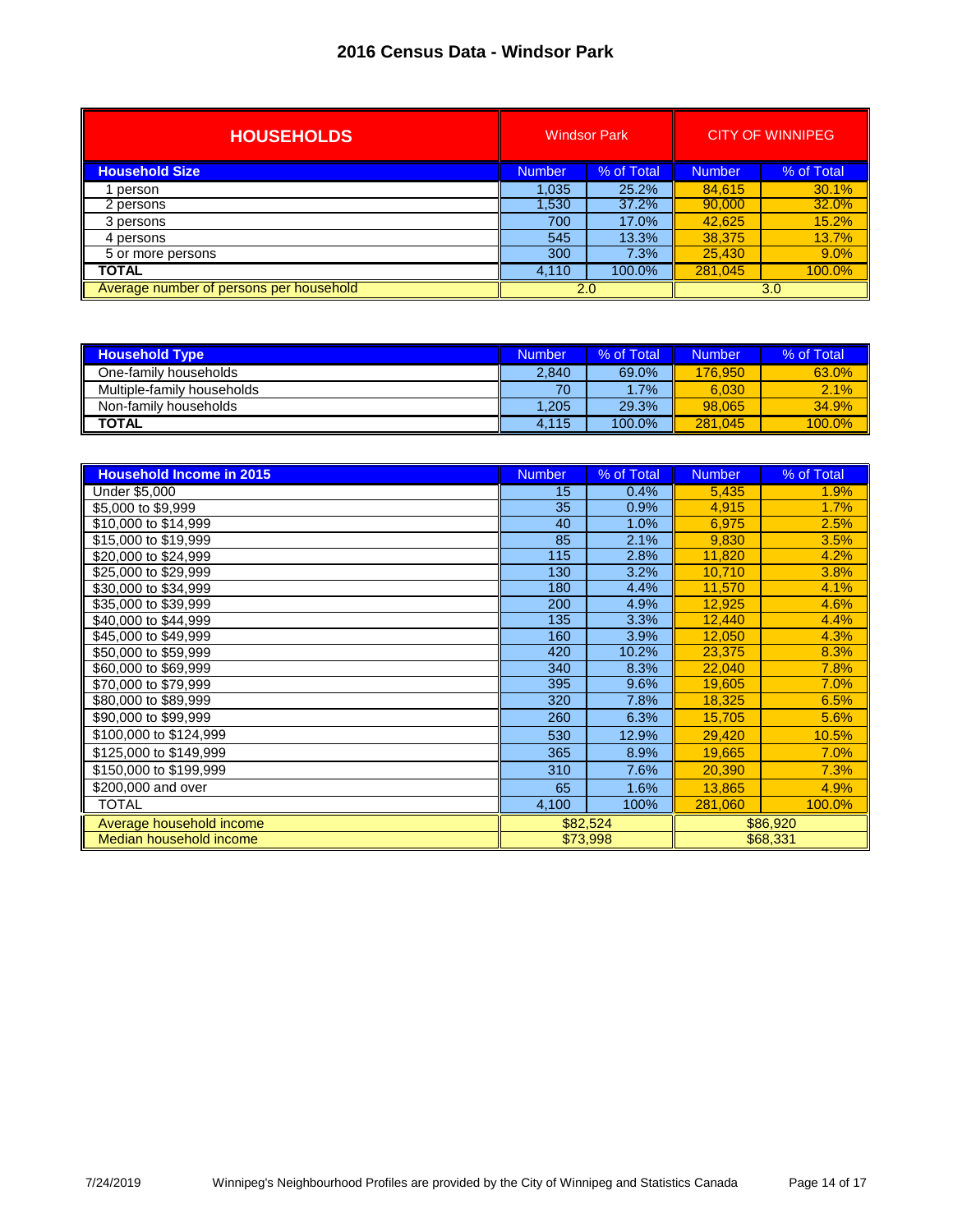| <b>CENSUS FAMILIES</b>                      | <b>Windsor Park</b> |            |         | <b>CITY OF WINNIPEG</b> |
|---------------------------------------------|---------------------|------------|---------|-------------------------|
| <b>Census Family Size</b>                   | Number              | % of Total | Number. | % of Total              |
| 2 person                                    | 1,570               | 52.8%      | 92,130  | 48.7%                   |
| 3 persons                                   | 650                 | 21.8%      | 42,130  | 22.2%                   |
| 4 persons                                   | 510                 | 17.1%      | 37.560  | 19.8%                   |
| 5 or more persons                           | 245                 | 8.2%       | 17.535  | 9.3%                    |
| <b>TOTAL</b>                                | 2.975               | 100.0%     | 189,355 | 100.0%                  |
| Average number of persons per census family | 3.0<br>3.0          |            |         |                         |

| <b>Census Family Structure</b> | Number | % of Total | Number  | % of Total |
|--------------------------------|--------|------------|---------|------------|
| Couples with children          | 1.210  | 40.7%      | 83.585  | 44.1%      |
| Couples without children       | 1.225  | 41.2%      | 70.750  | 37.4%      |
| One parent - female            | 415    | 13.9%      | 27.705  | 14.6%      |
| One parent - male              | 125    | 4.2%       | 7.320   | 3.9%       |
| <b>TOTAL</b>                   | 2.975  | 100.0%     | 189.360 | 100.0%     |

| <b>Census Families with Children</b> | Number | % of Total | <b>Number</b> | % of Total |
|--------------------------------------|--------|------------|---------------|------------|
| With one child                       | 855    | 48.9%      | 54.035        | 45.6%      |
| With two children                    | 600    | 34.3%      | 44.255        | 37.3%      |
| With three or more children          | 295    | 16.9%      | 20.315        | 17.1%      |
| <b>TOTAL</b>                         | .750   | 100.0%     | 118,605       | 100.0%     |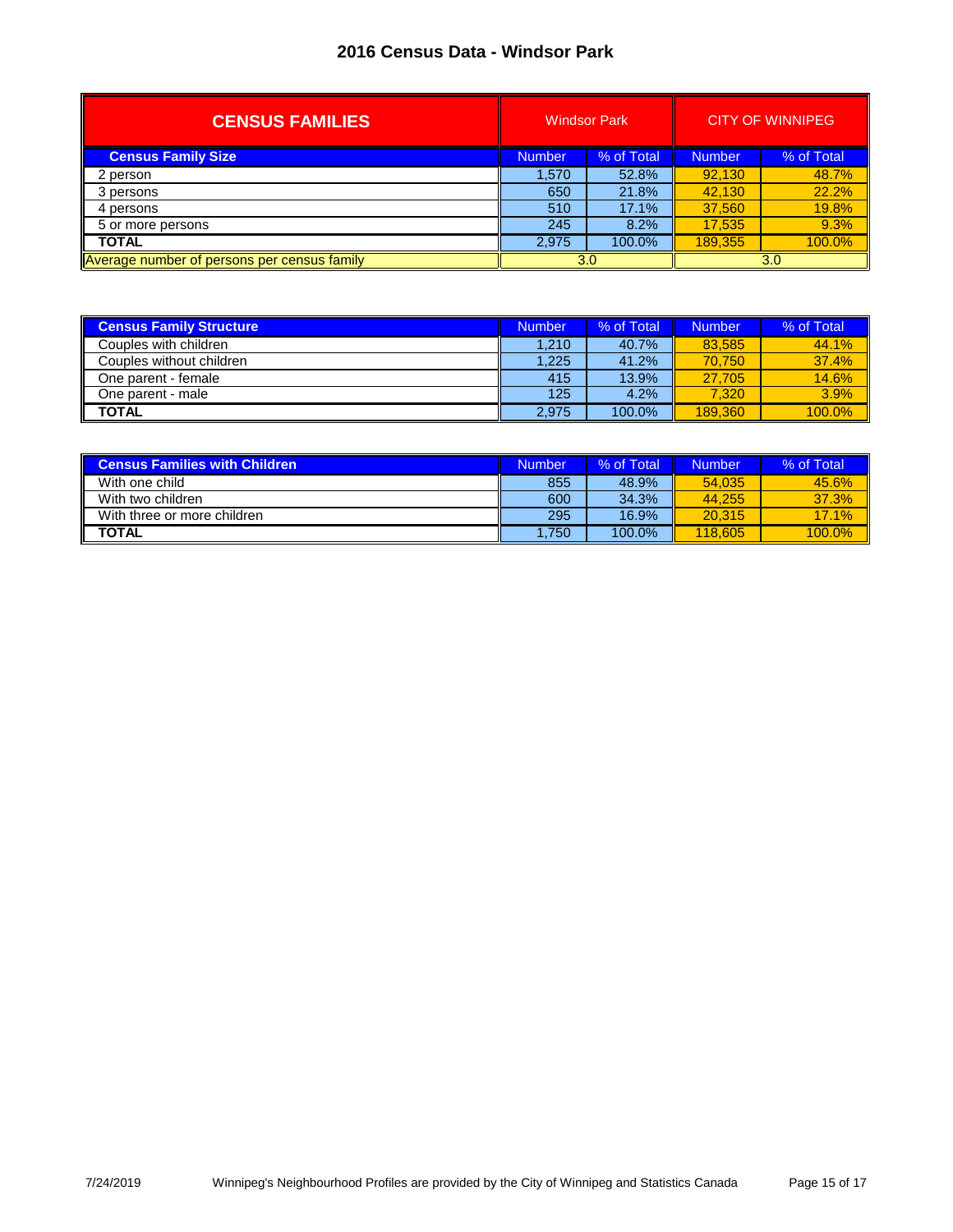| <b>DWELLINGS</b>                                     | <b>Windsor Park</b> | <b>CITY OF WINNIPEG</b> |
|------------------------------------------------------|---------------------|-------------------------|
| <b>Type of Dwelling</b>                              | <b>Number</b>       | <b>Number</b>           |
| Single-detached house                                | 3,120               | 166,955                 |
| Semi-detached house                                  | 135                 | 10,675                  |
| Row house                                            | 80                  | 10.105                  |
| Apartment, duplex                                    | 25                  | 4.855                   |
| Apartment, building that has five or more storeys    |                     | 36,865                  |
| Apartment, building that has fewer than five storeys | 745                 | 50,665                  |
| Other single-attached house                          |                     | 315                     |
| Movable dwelling                                     |                     | 605                     |
| <b>TOTAL OCCUPIED PRIVATE DWELLINGS</b>              | 4,105               | 281.040                 |
| Average number of rooms                              | 6.0                 | 6.0                     |

| <b>Dwelling Tenure</b> | <b>Number</b> |        | <b>Number</b> |        |
|------------------------|---------------|--------|---------------|--------|
| Owned                  | 3,160         | 77.0%  | 182,395       | 64.9%  |
| Rented                 | 945           | 23.0%  | 98.655        | 35.1%  |
| <b>TOTAL</b>           | 4,105         | 100.0% | 281,050       | 100.0% |

| <b>Dwelling Condition</b>                        | <b>Number</b> |        | Number  |           |
|--------------------------------------------------|---------------|--------|---------|-----------|
| Only regular maintenance or minor repairs needed | 3.760         | 91.5%  | 259.035 | 92.2%     |
| In need of major repairs                         | 350           | 8.5%   | 22,010  | 7.8%      |
| <b>TOTAL</b>                                     | .110<br>4.1   | 100.0% | 281.045 | $100.0\%$ |

**[Selected Topics Data](http://winnipeg.ca/census/2016/Selected Topics/default.asp)** 

| <b>Period of Construction</b> | <b>Number</b> |        | Number  |        |
|-------------------------------|---------------|--------|---------|--------|
| 1960 or before                | 1.740         | 42.4%  | 97.100  | 34.5%  |
| 1961 to 1980                  | 1,865         | 45.4%  | 93,635  | 33.3%  |
| 1981 to 1990                  | 125           | 3.0%   | 36,085  | 12.8%  |
| 1991 to 2000                  | 50            | 1.2%   | 17.865  | 6.4%   |
| 2001 to 2005                  | 45            | 1.1%   | 8,715   | 3.1%   |
| 2006 to 2010                  | 250           | 6.1%   | 12.185  | 4.3%   |
| 2011 to 2016                  | 30            | 0.7%   | 15.460  | 5.5%   |
| <b>TOTAL</b>                  | 4,105         | 100.0% | 281.045 | 100.0% |

| <b>Number</b> |        | <b>Number</b> |        |
|---------------|--------|---------------|--------|
| 945           | 23.0%  | 98.650        | 35.1%  |
|               |        |               |        |
| 416           | 44.0%  | 39,460        | 40.0%  |
| \$1.112       |        | \$938         |        |
| 3.165         | 77.0%  | 182,380       | 64.9%  |
|               |        |               |        |
| 317           | 10.0%  | 21,886        | 12.0%  |
| \$280,693     |        | \$317,516     |        |
| \$1,037       |        | \$1,158       |        |
| 4.110         | 100.0% | 281.030       | 100.0% |
|               |        |               |        |